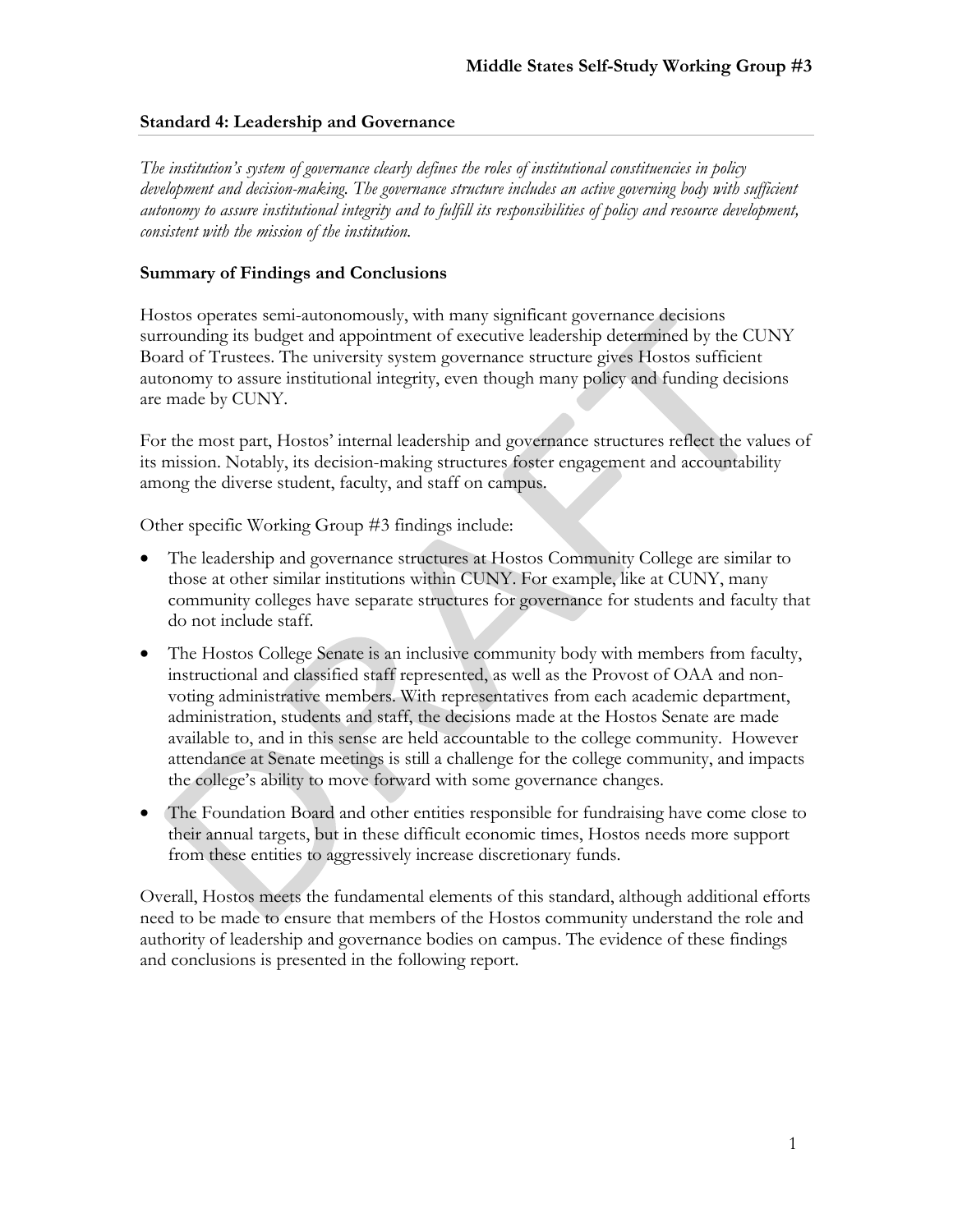# **Working Group 3 – Standard #4 Report**

## *Questions 1 to 3:*

- *To what extent do Hostos' leadership and governance structures reflect its mission?*
- *To what extent do the various stakeholders (students, faculty, staff, administrators, external community groups) participate in governance?*
- *To what extent are existing structures utilized for decision-making and fostering engagement, participation and accountability? How do our structures compare to similar two-year, public higher education institutions serving diverse student bodies of nontraditional learners?*

Hostos' Leadership and governance structure is presented in Table 4.1 on the next page.

## CUNY Governance

Essentially, a Board of Trustees, which is composed of 17 members, governs CUNY ten of whom are appointed by the Governor of New York and five by the Mayor of New York City. The final two trustees are ex-officio members. One is the Chair of the university's Student Senate, and the other is non-voting and is the chair of the university's faculty senate. Trustees serve seven-year terms, which are renewable for another seven years. Duties of the Board of Trustees are outline in the CUNY bylaws. (D – CUNY bylaws)

College presidents are appointed by and report directly to the Chancellor. The Chancellor is voted upon by the Board of Trustees, and is the "chief educational and administrative officer" of the City University. (D-CUNY bylaws)

CUNY allocates the operating budgets and major sources of discretionary revenue for each constituent college. It also requires all campuses to set annual PMP targets that help CUNY fulfill its Master Plan. Performance on the PMP has become the overarching framework by which the Hostos President and executive staff are evaluated.

The Board of Trustees delegates to each campus the responsibility of how the campus organizes itself (individual college Governance Plan), but this is contingent on all campus governance plans being first adopted by the Board of Trustees. Colleges may in their governance plans define the duties of faculty departments, including methods for appointments and promotions, and those provisions may be inconsistent with CUNY Bylaws, as long as the Board has adopted the colleges' governance plans. (D – CUNY Bylaws)

See Appendix 4.1 for the CUNY memo to Presidents and Chief Administrative Officers (CAOs) re: CUNY Central Information for Middle States and other self-study reports,  $9/26/11$ .

#### Hostos Governance

Hostos' chief executive officer is the President, who acts as the executive agent of the Chancellor and the Board of Trustees with primary responsibility to the College. Article XI, Section 11.4 of the CUNY Bylaws outlines the powers and duties of the President. (D-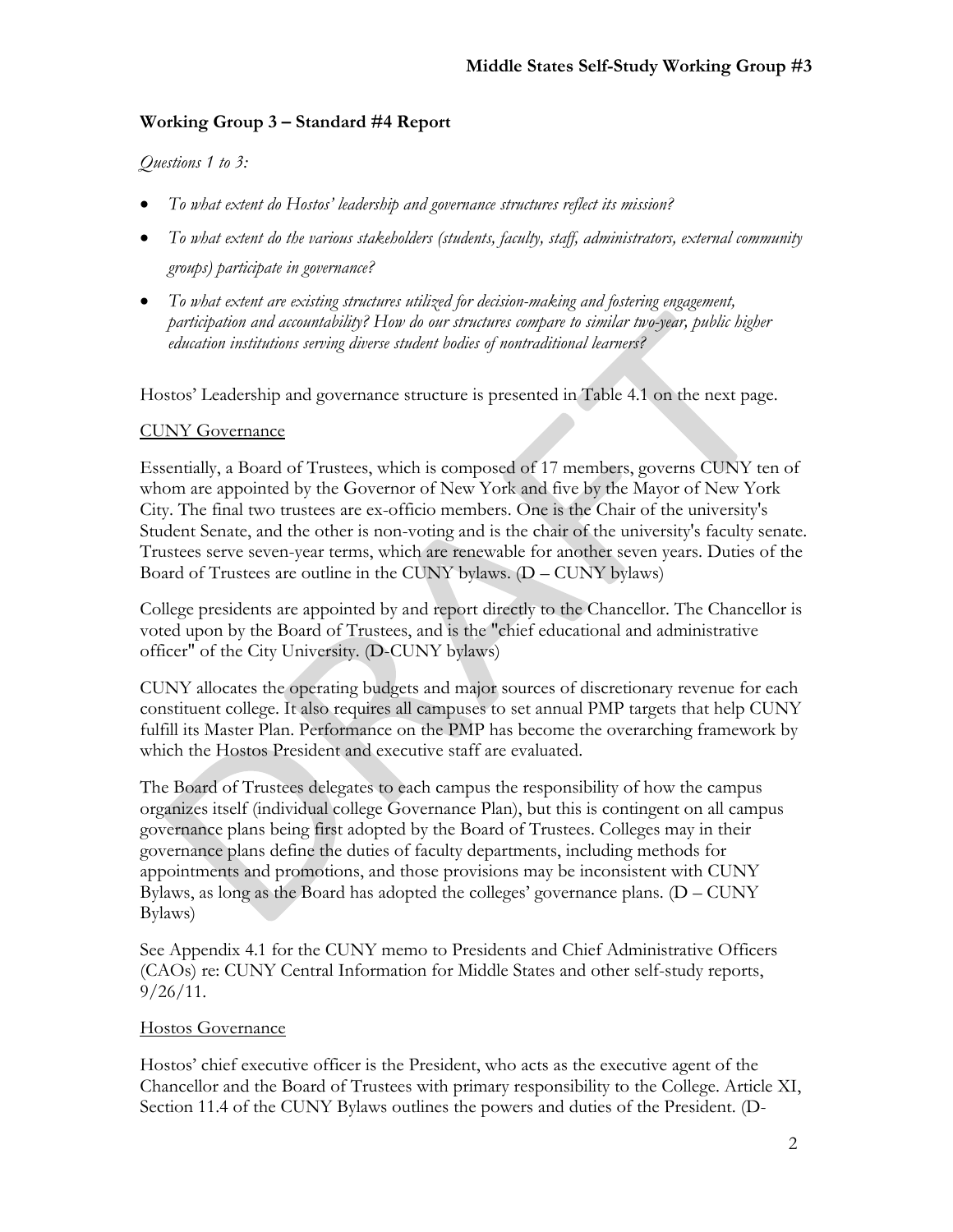CUNY Bylaws) The President has full authority over all matters of the College. Under the Bylaws, the President can transfer limited executive agency powers to any number of Vice Presidents, Deans, Executive Directors, and Directors. The powers, duties, and qualifications of these officers can also be found in Article XI of the CUNY Bylaws.

Three principle governance units at Hostos advise the President on essential institutional policy and practice matters: the College Senate, the College-Wide Committee on Personnel and Budget, and the Administrative Review Committee.

The College Senate, which includes representatives from the full-time faculty, non-teaching instructional staff, students, classified staff, the President, and Vice Presidents of the College, is "responsible for the formulation of academic policy and for, consultative and advisory functions related to the programs, standards and goals of the College." (D- charter of gov). There are 15 standing committees of the College Senate, the most active being the Curriculum Committee (which discusses curricular policy and practice), the Executive Committee (which sets the agenda for regular and special Senate meetings) and the Committee on Committees (which oversees committee memberships and activities). The Student Government Association (SGA) is a student-led governance structure that advises the College Senate on matters related to student activities and the well being of the Hostos student body.

The College-Wide Personnel and Budget (P&B) Committee is composed of all department chairpersons, the Provost and Vice of Student Development and Enrollment Management, at-large faculty members, the labor designee, and the Hostos President. Its charge is to make recommendations regarding the hiring and promotion of faculty, as well as associated financial resource expenditures. The Administrative Review Committee (ARC), composed of the President, all college Vice Presidents, 3 Higher Education Officers (HEO) representatives, and a faculty representative is responsible for recommending appointments and promotions for all classifications of HEOs.

The Cabinet, composed of Vice Presidents and the President's Executive staff including his Deputy and Executive Counsel, is the college's chief administrative management unit. It oversees college-wide operations, and members manage staff across five organizational divisions.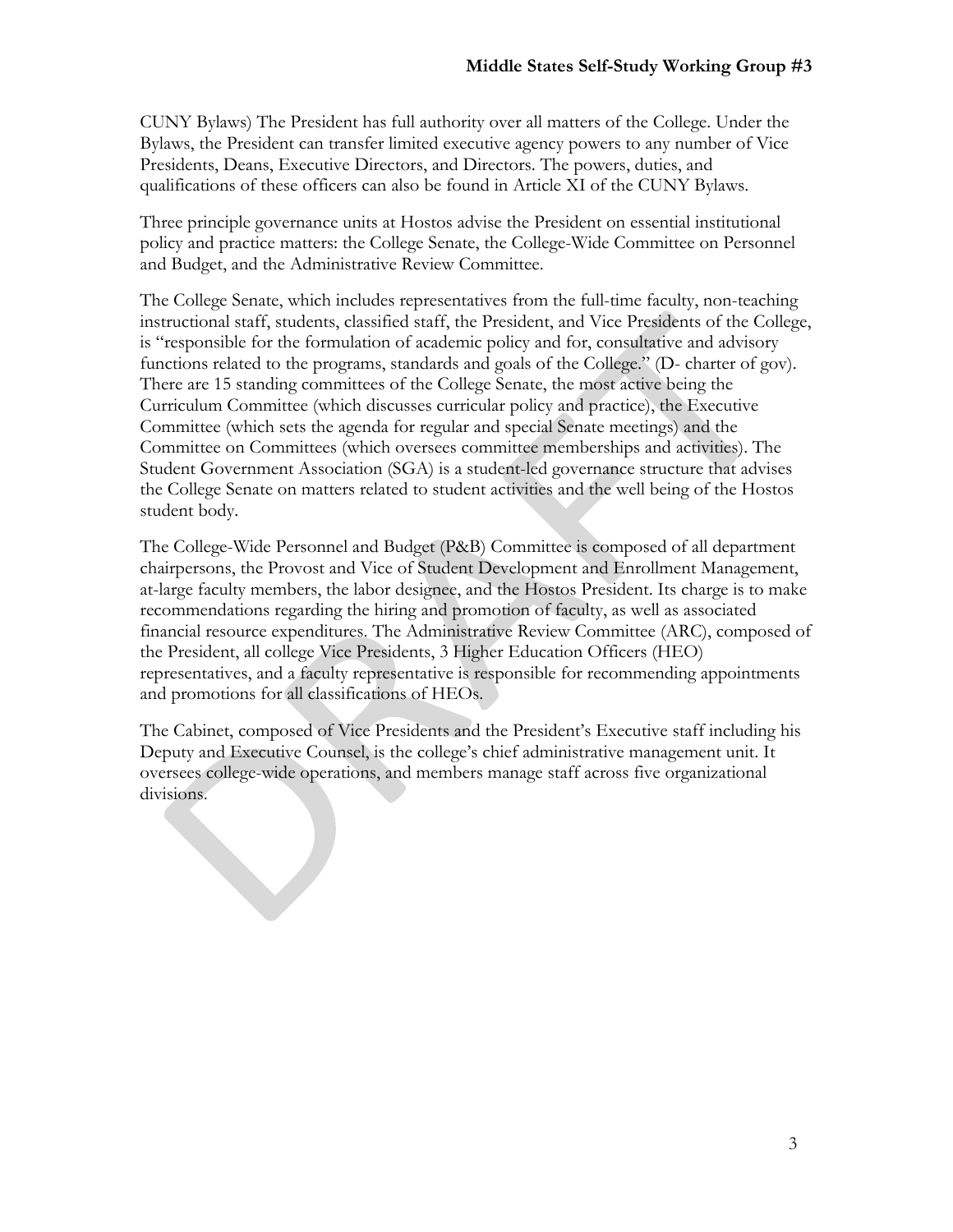

#### **Table 3.1 Hostos Leadership and Governance Structure**

"NOTE: Departmental Curriculum Committees and Departmental P&B Committees inform policy and advise decision-making of the College-Wide Curriculum Committee and College-Wide P&B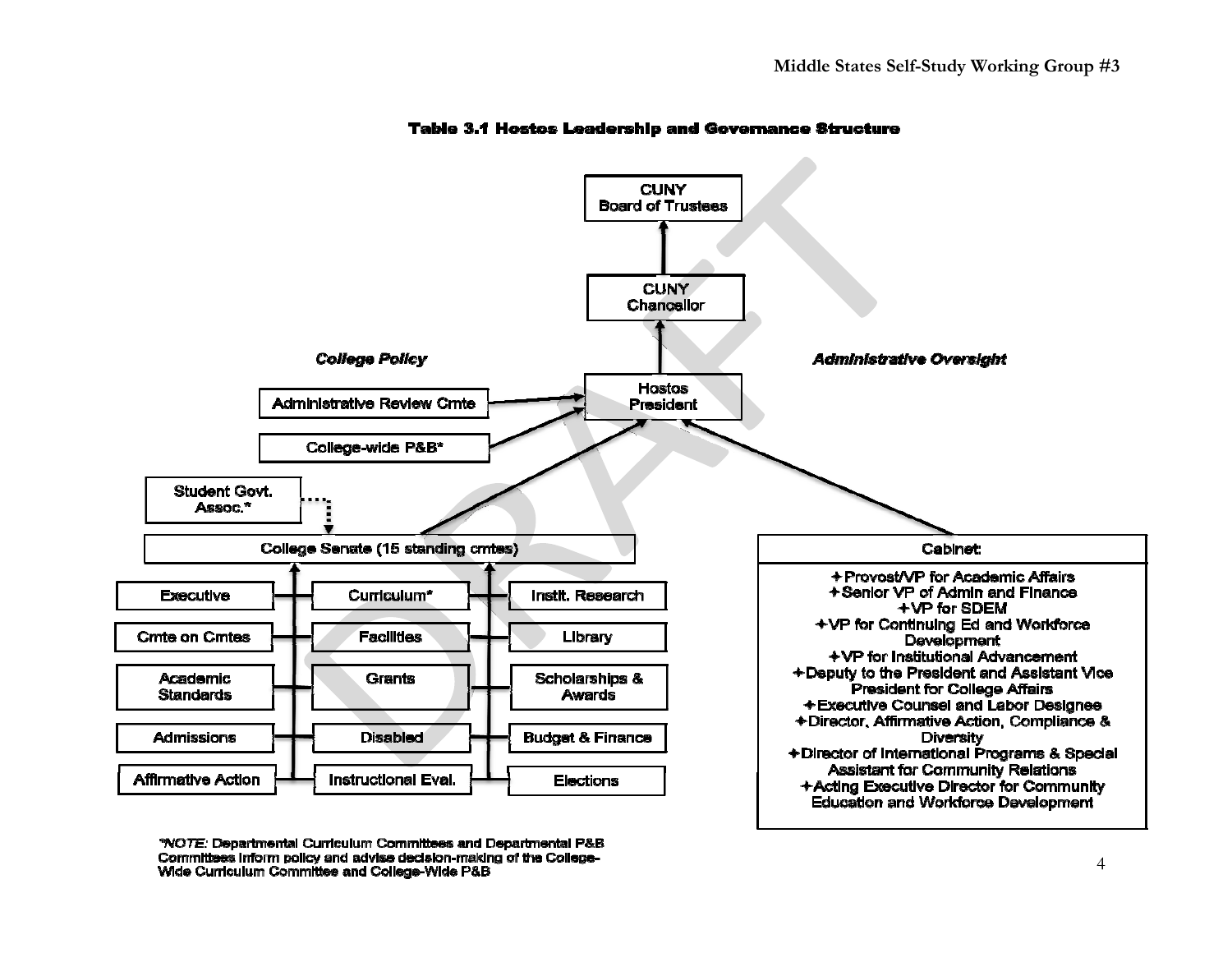Table 4.2 on the following page provides some key examples of how each governance structure aligns with different aspects of the college's mission. As shown in the chart, not all aspects of the mission are addressed by each governance structure, but Hostos' governance structures collectively reflect all aspects of the mission.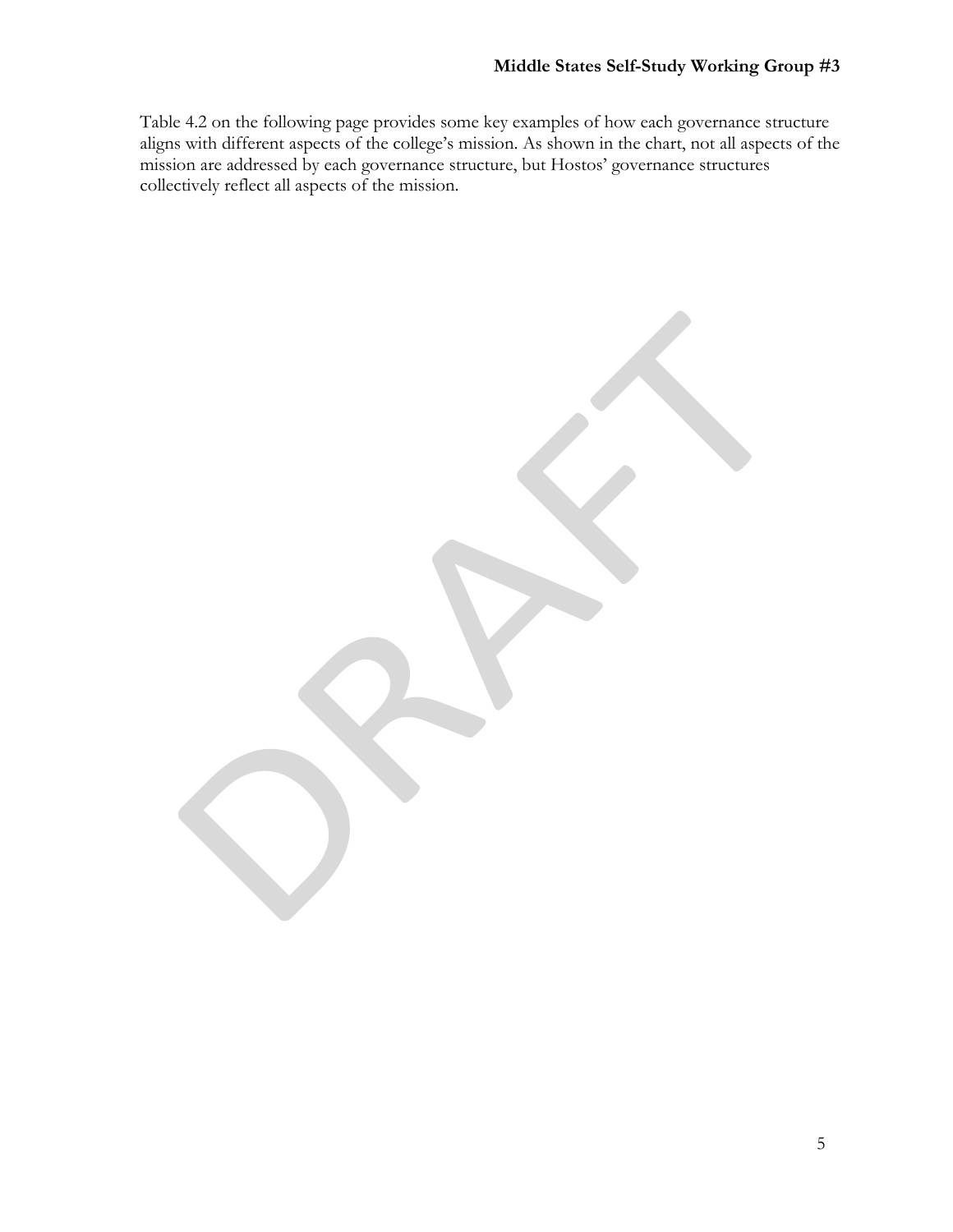| Governance/<br><b>Management</b>                                   |                                                                                                                             | Diversity/                                                                                                                                          |                                                                                                                      | Intellectual                                                                                                                                              | Socio-Economic                                                                                                                         | <b>Community</b>                                        |  |
|--------------------------------------------------------------------|-----------------------------------------------------------------------------------------------------------------------------|-----------------------------------------------------------------------------------------------------------------------------------------------------|----------------------------------------------------------------------------------------------------------------------|-----------------------------------------------------------------------------------------------------------------------------------------------------------|----------------------------------------------------------------------------------------------------------------------------------------|---------------------------------------------------------|--|
| <b>Structure</b>                                                   | <b>Access</b>                                                                                                               | <b>Multiculturalism</b>                                                                                                                             | <b>Skills Development</b>                                                                                            | Growth                                                                                                                                                    | mobility                                                                                                                               | <b>Service</b>                                          |  |
|                                                                    |                                                                                                                             |                                                                                                                                                     | <b>POLICY</b>                                                                                                        |                                                                                                                                                           |                                                                                                                                        |                                                         |  |
| <b>College-Wide</b><br><b>Senate</b>                               | Recommend<br>policies and final<br>decisions on pre-<br>requisites and<br>curricula items<br>that affect access             |                                                                                                                                                     | Make final decisions on<br>new programs and pre-<br>requisites, as well as<br>standards for exit from<br>remediation | Make final decisions on<br>standards for exit from<br>remediation and<br>graduation criteria; make<br>final curriculum<br>recommendations to<br>President | <b>Make final</b><br>decisions on<br>creating and<br>changing degree<br>(with license)<br>programs that<br>affect students<br>mobility |                                                         |  |
| <b>College-Wide</b><br><b>Curriculum</b><br><b>Committee</b>       | Recommend pre-<br>requisites for<br>courses and set<br>curricular policies<br>for courses at all<br>levels                  | Will exercise<br>leadership in<br>implementing new<br>strategic planning<br>initiative to infuse<br>cultural competency<br>across the<br>curriculum | Recommend pre-<br>requisites for courses<br>and set curricular<br>policies for courses at<br>all levels              | Review and approve all<br>new courses and<br>programs, as well as<br>changes to existing<br>courses and programs                                          | Discuss and act<br>upon curricula<br>items suggested<br>by dep't with<br>degree programs<br>or feeder courses                          |                                                         |  |
| <b>Committee on</b><br><b>Committees</b>                           | Ensures inclusivity of campus<br>constituencies on the Senate                                                               |                                                                                                                                                     |                                                                                                                      |                                                                                                                                                           |                                                                                                                                        |                                                         |  |
| <b>Executive</b><br><b>Committee</b>                               | diverse constituencies                                                                                                      | Ensures agenda setting that gives voice to                                                                                                          |                                                                                                                      |                                                                                                                                                           |                                                                                                                                        |                                                         |  |
| College-wide<br><b>P&amp;B</b>                                     | Hire & promote faculty that embody the mission of Hostos in serving the students of the South Bronx and similar communities |                                                                                                                                                     |                                                                                                                      |                                                                                                                                                           |                                                                                                                                        |                                                         |  |
| <b>ARC</b>                                                         | Hire and promote staff                                                                                                      |                                                                                                                                                     |                                                                                                                      |                                                                                                                                                           |                                                                                                                                        |                                                         |  |
| <b>Student</b><br><b>Government</b><br><b>Association</b><br>(SGA) | Fund and speak at<br>admissions<br>workshops                                                                                | groups (e.g., racial/ethnic clubs, etc.)                                                                                                            | Certifies and funds clubs representing diverse                                                                       | Participate in College<br>Senate, engage in study<br>groups and debates                                                                                   | Certifies and<br>funds career clubs<br>(e.g., in Allied<br>Health)                                                                     | Engage in<br>volunteer work<br>with local<br>nonprofits |  |
| <b>ADMINISTRATIVE MANAGEMENT</b>                                   |                                                                                                                             |                                                                                                                                                     |                                                                                                                      |                                                                                                                                                           |                                                                                                                                        |                                                         |  |
| President's<br><b>Cabinet</b>                                      |                                                                                                                             |                                                                                                                                                     | Have decision making authority and responsibility over all areas of Hostos' Mission                                  |                                                                                                                                                           |                                                                                                                                        |                                                         |  |
|                                                                    |                                                                                                                             |                                                                                                                                                     |                                                                                                                      |                                                                                                                                                           |                                                                                                                                        |                                                         |  |

| Table 4.2: Key Governance and Management Structures and Alignment with Hostos' Mission |  |
|----------------------------------------------------------------------------------------|--|
|                                                                                        |  |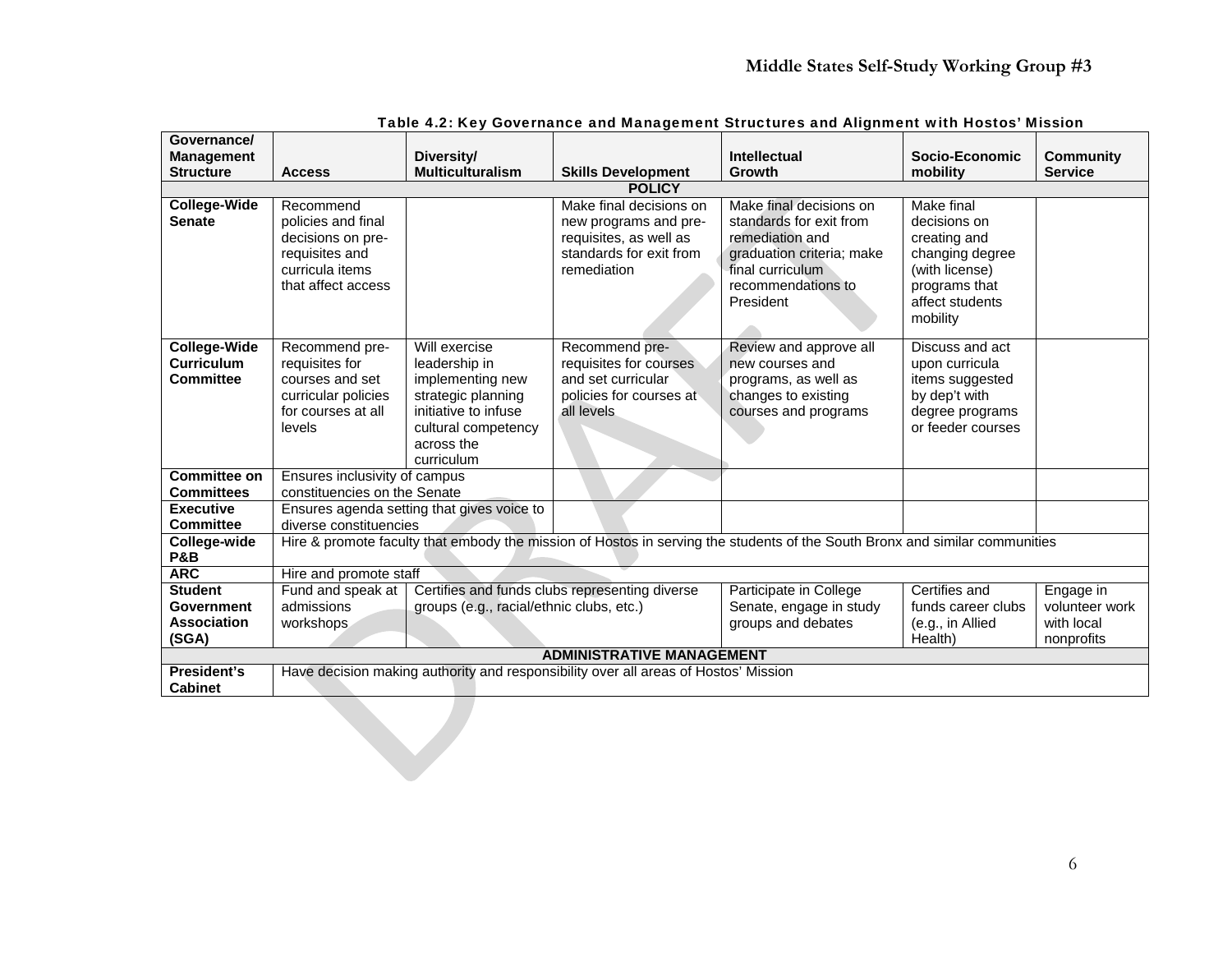Table 4.3 on the following page summarizes stakeholders' engagement, participation, and accountability within governance structures. In general, the working group found:

- Hostos' governance structures foster significant engagement across college constituencies.
- Limited participation/attendance (quorum) is an issue of concern that impacts the ability of the Senate to conduct college business. The importance of attendance has been highlighted by the recent CUNY policy that states, "the approval of motions by college decision making bodies such as the senate must be passed by a majority of eligible members" ( $D^*$ ). The chair of the election committee noted the difficulty maintaining the four at-large candidates on the College-Wide P&B and added that the election committee is exploring ways to speed up the voting process (D 3.10).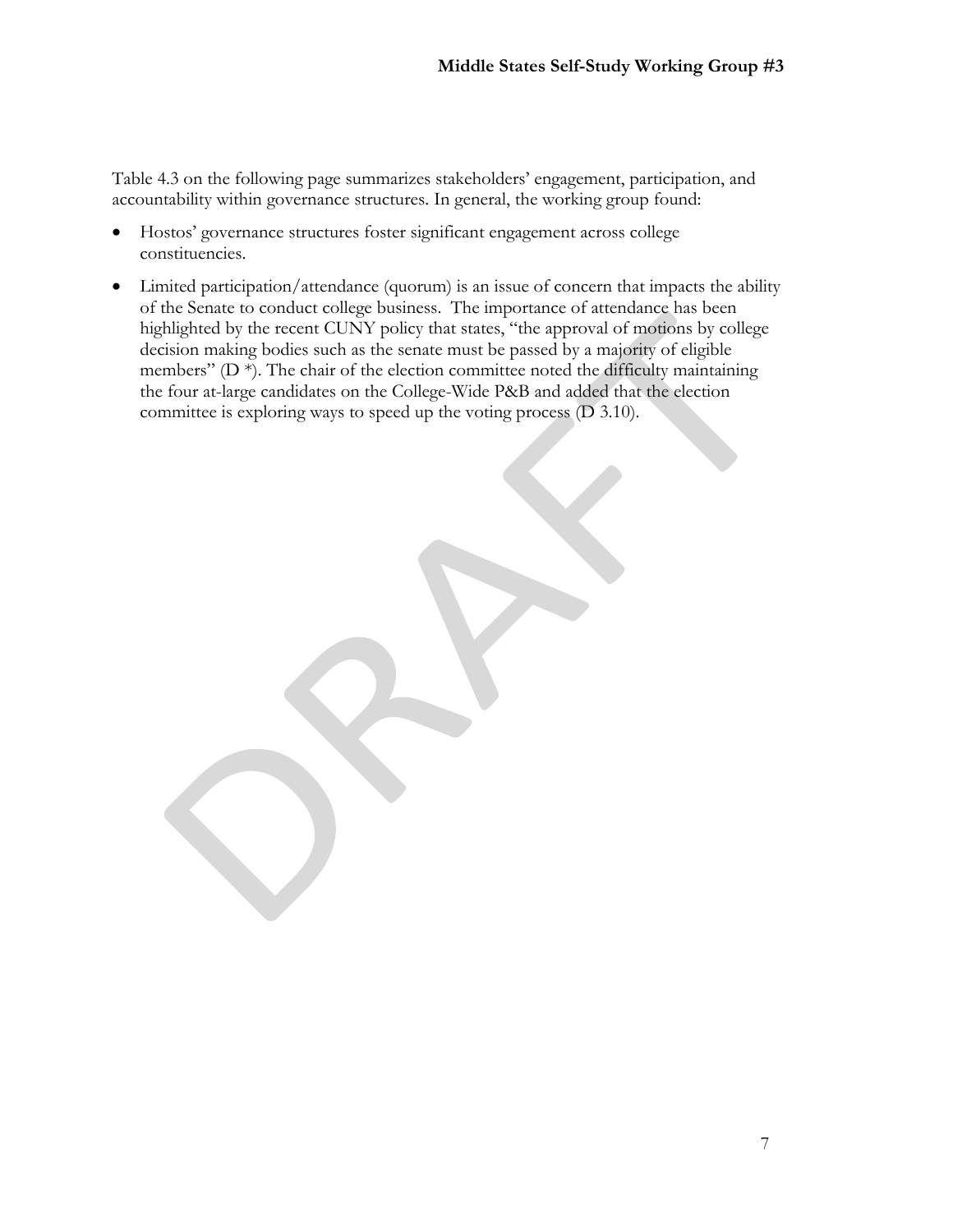| Leadership/                                                  |                                                                                                                                                                                                                                                                      |                                                                                                                                                         |                                                                                                                                                                                                      |
|--------------------------------------------------------------|----------------------------------------------------------------------------------------------------------------------------------------------------------------------------------------------------------------------------------------------------------------------|---------------------------------------------------------------------------------------------------------------------------------------------------------|------------------------------------------------------------------------------------------------------------------------------------------------------------------------------------------------------|
| Governance                                                   |                                                                                                                                                                                                                                                                      |                                                                                                                                                         |                                                                                                                                                                                                      |
| <b>Structure</b>                                             | <b>Engagement/Representation</b>                                                                                                                                                                                                                                     | <b>Attendance</b>                                                                                                                                       | <b>Accountability/Transparency</b>                                                                                                                                                                   |
|                                                              |                                                                                                                                                                                                                                                                      | <b>POLICY</b>                                                                                                                                           |                                                                                                                                                                                                      |
| College-wide<br><b>Senate</b>                                | Includes:<br>Voting members-Full-time faculty, non-<br>teaching instructional staff, students, classified<br>staff are all voting members.<br>Non-Voting members—The President and VPs<br>of the College.                                                            | Attendance is an issue (see previous page<br>narrative).                                                                                                | Meetings are open to the entire college<br>community. Minutes are posted online.<br>Dates, materials, and agendas are sent<br>to Senators and academic department<br>members in advance of meetings. |
| <b>College-Wide</b><br><b>Curriculum</b><br><b>Committee</b> | Voting members: Each department has a<br>member, a student member.<br>Non-Voting: Registrar's office<br>Dean of OAA.                                                                                                                                                 | Attendance is an issue.                                                                                                                                 | Meetings are open to the entire college<br>community. Minutes are posted.                                                                                                                            |
| <b>Committee on</b><br><b>Committees</b>                     | 9 members elected each year by Senate<br>(includes 2 students and 1 staff)                                                                                                                                                                                           | Adequate attendance.                                                                                                                                    | Distribute annual report to OAA.                                                                                                                                                                     |
| <b>Executive</b><br><b>Committee</b>                         | 7 members elected each year by Senate                                                                                                                                                                                                                                | Adequate attendance.                                                                                                                                    | Minutes are posted.                                                                                                                                                                                  |
| College-wide<br><b>P&amp;B</b>                               | Provost-OAA, the chair of each department,<br>VPs, President, labor designee, and 4 at-large<br>faculty members with voting rights.                                                                                                                                  | Attendance is good however, maintaining<br>the 4 at large faculty members is an issue<br>as elections can take an entire semester-<br>year to complete. | Meetings as needed (at least monthly).<br>Votes kept confidential with General<br>Counsel. Minutes are confidential (deal<br>with personnel issues).                                                 |
| <b>ARC</b>                                                   | President, VPs, 3 Higher Education Officials<br>(HEO) representatives, and a faculty<br>representative                                                                                                                                                               | Adequate attendance.                                                                                                                                    | Meetings as needed. Votes kept<br>confidential with General Counsel.<br>Minutes are confidential (deal with<br>personnel issues).                                                                    |
| <b>Student</b><br>Government                                 | Student Government members are elected and<br>Student Senators are chosen from this elected<br>group. Four members of this group sit on<br>Hostos Association-an important decision<br>making body that has authority over<br>budgets/certification of student clubs | Attendance is steady and adequate.                                                                                                                      | The SGA has bi-monthly meetings that<br>are open to the entire student body; the<br>SGA charter mandates a General<br>Student Assembly once per semester.                                            |
|                                                              |                                                                                                                                                                                                                                                                      | <b>ADMINISTRATIVE MANAGEMENT</b>                                                                                                                        |                                                                                                                                                                                                      |
| President's<br><b>Cabinet</b>                                | 9 members (detailed in Table 3.1)                                                                                                                                                                                                                                    | Adequate attendance/participation.                                                                                                                      | Activities reported in annual divisional<br>operational plans and end-of-year<br>reports.                                                                                                            |

## Table 4.3: Engagement, Participation and Accountability Key Leadership and Governance Structures and Extent to which they Foster Engagement, Participation and Accountability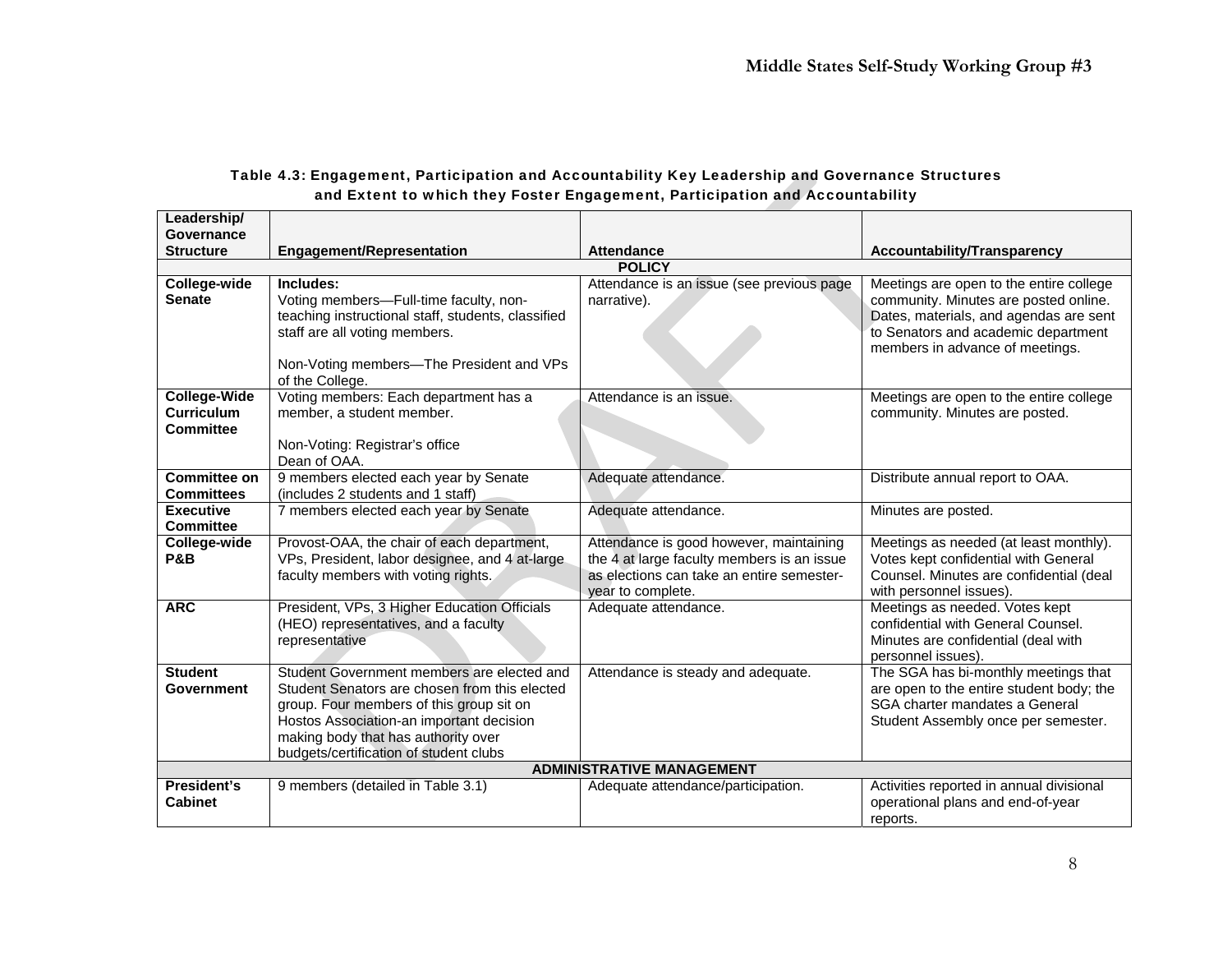To understand how Hostos' governance structures compare to those of other two-year, public higher education institutions serving diverse student bodies of nontraditional learners, this working group examined the governance systems of other CUNY colleges, including Bronx Community College, the Borough of Manhattan Community College, and looking most closely at LaGuardia Community College as perhaps the closest comparison– given that it represents another urban community college that serves mostly Hispanic and other minority populations (D 3.12). The working group also compared its governance structures with those of select community colleges outside CUNY (i.e., certain community colleges within the California system (D 3.13), Miami Dade Community College (D 3.14), Garret College (D 3.15), Charleston College (D 3.16), and University of DePaul (D 3.17)) that serve student populations similar to that of Hostos. Key findings include the following.

Within CUNY, LaGuardia Community College, Bronx Community College, and the Borough of Manhattan Community College, along with Hostos, all have student representation in their college senates. The Hostos College Senate is a shared community senate experience with a ratio of 1 student per 4 non-student senators. LaGuardia, like Hostos, includes staff in their senate. Colleges outside of CUNY that were examined as part of this analysis have, for the most part, separate governance structures for students and faculty, and neither structure includes staff.

There is a degree of variation among colleges in the extent to which students and staff are involved in curriculum issues (both development and approval). LaGuardia and other CUNY colleges [which ones] each have separate Faculty Councils, some of which are responsible for approving curricular issues. However, Hostos does not have such a structure. At LaGuardia, the faculty council does not address curricular items. However, at some institutions outside of CUNY (e.g., University of DePaul), the faculty council does have that responsibility.

At Hostos, unlike LaGuardia, the College wide P&B has four at-large faculty members in addition to the chairs of each academic department. The composition of Hostos' College-Wide Curriculum Committee (CWCC) is similar to that of the LaGuardia, although, at LaGuardia, a Dean is chair of that committee while, at Hostos, like other colleges as part of this analysis, the chair is a faculty member. Most colleges reviewed appear to have curricula items submitted simultaneously to the CWCC and a dean of Academic Affairs (D 3.18)

Table 4.4 on the following page provides additional details related to this analysis.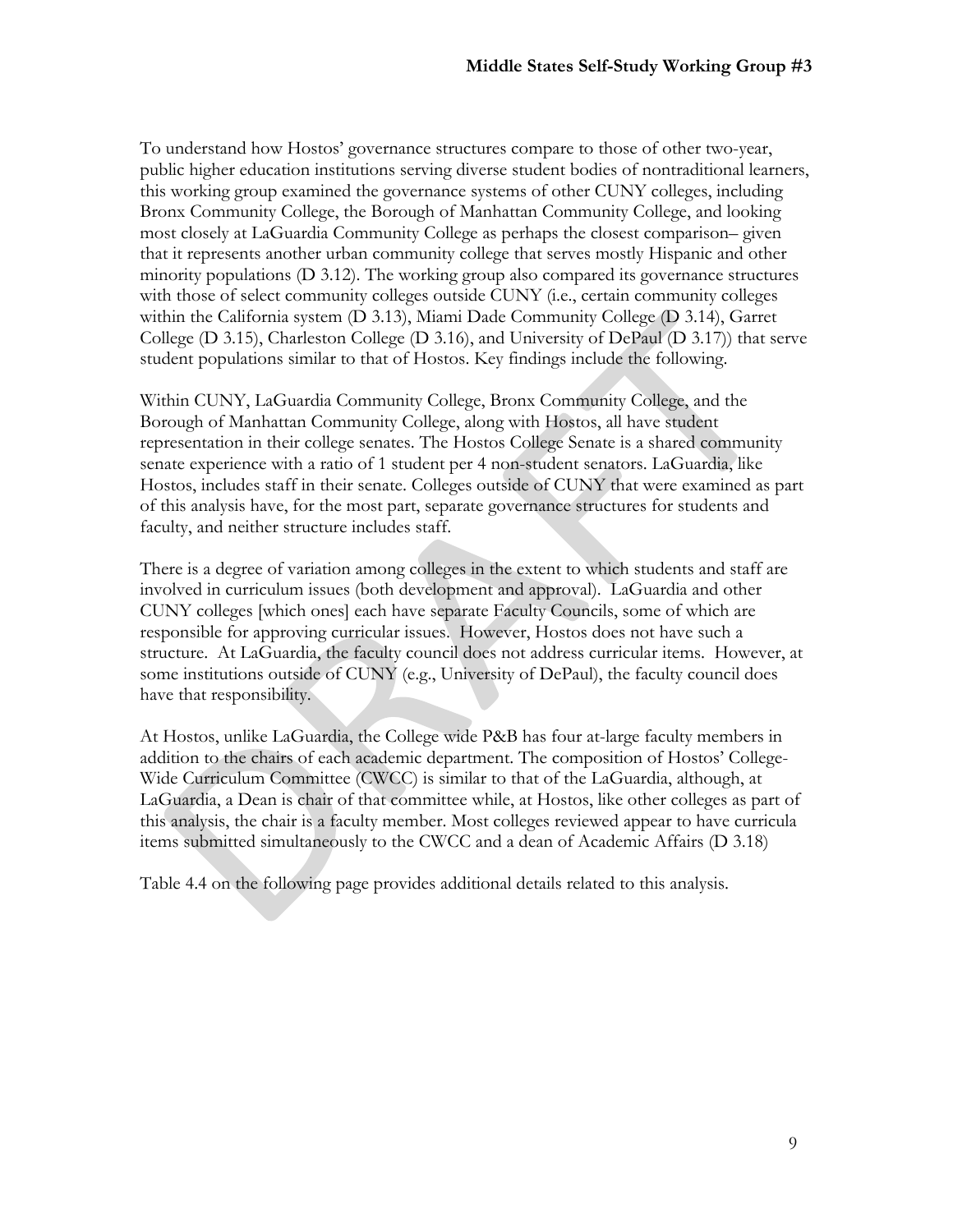| <b>Key Issues</b>                                                   | <b>Hostos</b>                                                                                                                                                                                                                                    | LaGuardia CC                                                                                                                                        | <b>Other CUNY</b>                                                                       | <b>Other Colleges outside</b><br><b>CUNY</b>                                                                                                                                                                 |
|---------------------------------------------------------------------|--------------------------------------------------------------------------------------------------------------------------------------------------------------------------------------------------------------------------------------------------|-----------------------------------------------------------------------------------------------------------------------------------------------------|-----------------------------------------------------------------------------------------|--------------------------------------------------------------------------------------------------------------------------------------------------------------------------------------------------------------|
| Composition<br>of Senate<br>(D 3.19)                                | Faculty from the dept's based on a 1 to 15<br>ratio, students based upon a 1 student to 4<br>nonstudent senate member ratio, and staff<br>both instructional and classified. At large<br>faculty based on a 1 to 20 members of<br>faculty ratio. | One faculty member from each<br>dept, an administrator from<br>each division, staff and<br>students in a 1 to 1 ratio with<br>non-student senators. | Approximately<br>student to non-<br>student ratio<br>BCC 15:58.<br>BMCC 2:15,<br>QC 1:2 | Outside CUNY the norm<br>appears to be no students in<br>the college senate. Examples<br>of college senates without<br>students:<br>Miami-Dade C.C. &<br>The California C.C. system<br><b>Garret College</b> |
| College-<br>wide<br>personnel<br>and budget<br>decisions (D<br>3.20 | Membership includes:<br>President (chair)<br>Appropriate Deans<br>Chairs of each dept.<br>Four at large faculty                                                                                                                                  | President (Chair)<br>Dean of Continuing Ed.<br>Chairs of each dept.<br>Chief Librarian<br>One other Dean                                            |                                                                                         |                                                                                                                                                                                                              |
| College<br>Wide<br>Curriculum<br>Committee.<br>CWCC (D<br>3.21)     | One faculty member from each department,<br>one student representative (the Dean of<br>OAA and Registrar staff as ex-officio<br>members)                                                                                                         | Chair of committee is Dean of<br>OAA but membership is not<br>spelled out in charter of<br>governance                                               |                                                                                         |                                                                                                                                                                                                              |

**Second** Content

#### Table 4.4: Comparative Analysis of Select Leadership and Governance Structures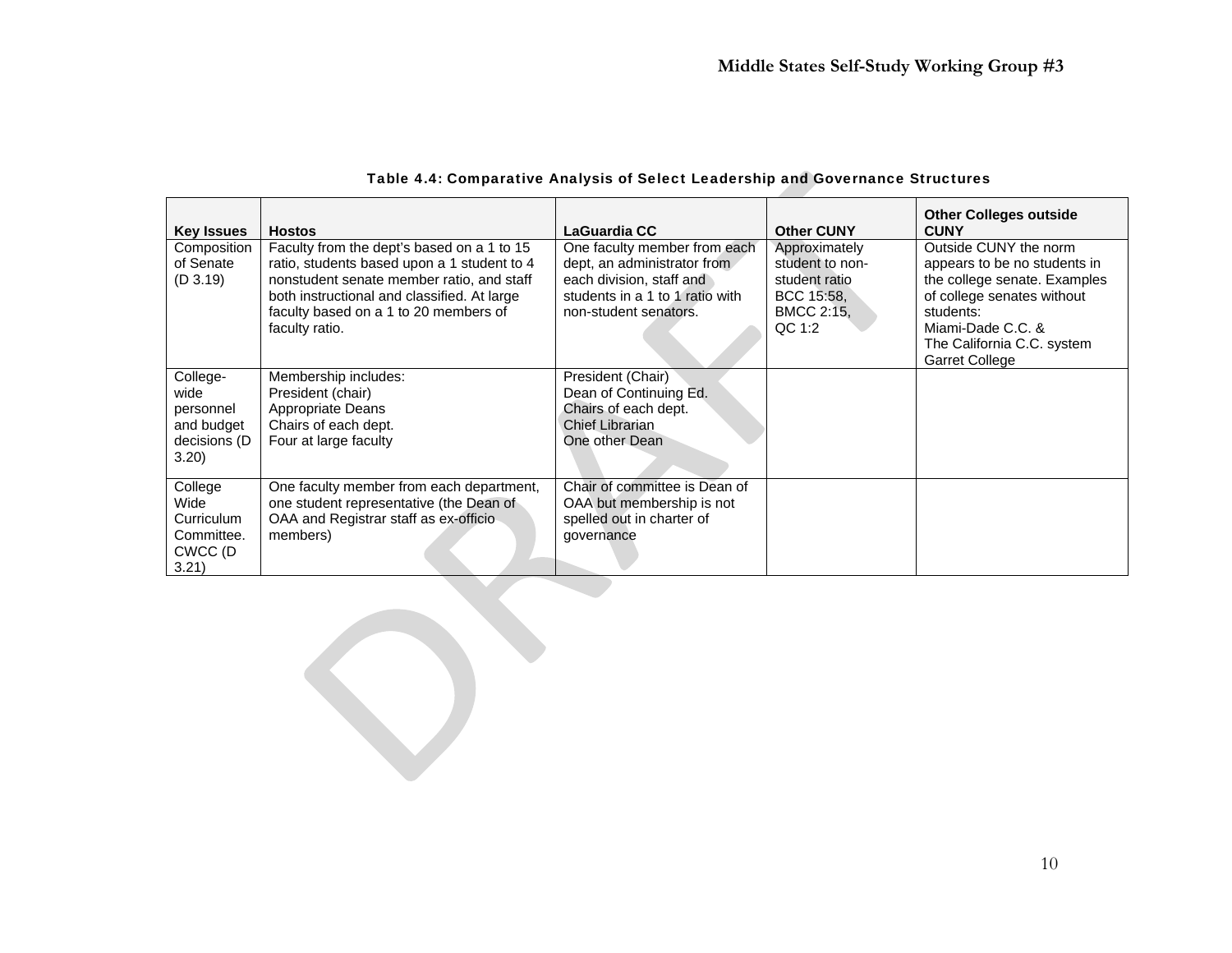## **Question 4: How does the Hostos Foundation Board assist the college in meeting its mission and goals?**

The Hostos Foundation was created in 2002 to establish an ongoing fundraising support infrastructure to help Hostos meet its mission and goals into the future.

A twelve-member Board of Directors (including the Hostos President and the Vice President of Institutional Advancement) directs the management of the operations, property affairs and concerns of the Foundation and actively promotes fundraising activities consistent with the provision of the Foundation By-Laws, as written or amended in the Certificate of Incorporation. Board members are ethnically diverse and represent business and industry, banking and finance, government agencies, community-based organizations and arts institutions located in the South Bronx and similar communities. (D 3.23)

The Board of Directors makes recommendations concerning the acceptance of monies, grants, securities and/or any other donations. They also make decisions on the distribution of funds, which can be allocated to student scholarships, direct student support, emergency funds, and support to academic programs. Since its inception, the Foundation has raised \$1,392,513 and distributes about \$40,100 annually.

The Hostos Foundation Board assists the college in meeting its mission and goals in a number of ways (D 3.24). Since its inception, the Foundation has raised \$940,064 in scholarships, direct student support and emergency funds – all of which help our diverse student population access opportunities to build their basic academic skills, experience intellectual growth through our 27 liberal arts and career programs, and seek higher paying employment as a result of their education and training that helps make them upwardly mobile from a socio-economic perspective. Also since its inception, Foundation funding has provided over \$47,000 in direct support to the ongoing development of a variety of academic programs, as well as to the improvement of critical student support services. (D 3.25) Further, the Foundation Board's composition is one of the ways the college seeks to ensure diversity and community service – by bringing in diverse professionals from the community to help raise and distribute funds in support of diverse students from the community. Additional examples of how Foundation support helps further Hostos' mission are provided in Table 4.5 on the following page. Also see Working Group 2's response to question 4 under Standard 3 for additional analysis about how the Foundation, as part of Hostos' fundraising efforts, supports academic programs and scholarships to students.

The Foundation's role in helping the college meet its mission and goals is expected to only increase with time. The Foundation, alongside the Division of Institutional Advancement (which includes Alumni Relations), the two major entities responsible for fundraising, are expected to increase fundraising efforts by 2.5% annually, as stated in Hostos 2010-11 Performance Management Process (PMP) targets. As of May 31<sup>st</sup>, 2011, fundraising efforts have raised \$483,260 in accordance with its initial committed targets for this academic year. More detailed targets related to fundraising will also be set as part of the Division of Institutional Advancement's fundraising plan, which is currently under development (D 3.26).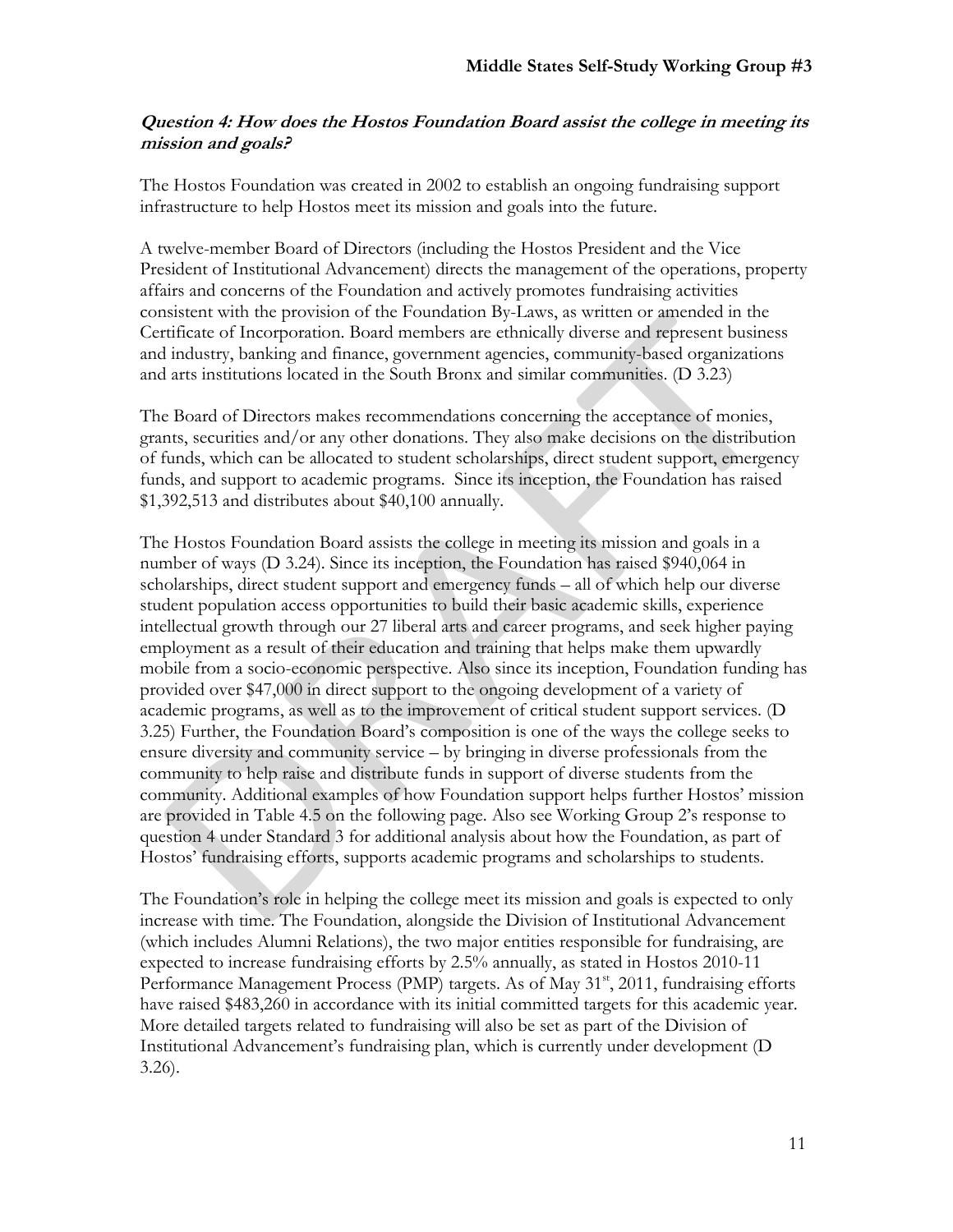|                                                                 | Diversity/                                                         | English language skills,<br>Intellectual Development,                                                 |                                                                        |
|-----------------------------------------------------------------|--------------------------------------------------------------------|-------------------------------------------------------------------------------------------------------|------------------------------------------------------------------------|
| <b>Access</b>                                                   | <b>Multiculturalism</b>                                            | <b>Socio-Economic Mobility</b>                                                                        | <b>Community Service</b>                                               |
| The Board raises<br>scholarships and<br>emergency funds for     | Recipients receiving<br>support reflect a<br>diverse student body, | Scholarships, direct student<br>supports and emergency funds<br>make it possible for students to      | The Board composition<br>represents community-<br>based organizations, |
| students, as well as<br>dollars to support<br>academic programs | including Hispanics,<br>African American and<br>West African.      | develop their basic academic<br>skills, grow intellectually, and be<br>better positioned for upwardly | business sector,<br>culture and arts, and<br>health related entities.  |
| and student supports                                            | The Foundation<br>Board members                                    | mobile employment<br>Provided financial support to                                                    |                                                                        |
|                                                                 | represent a diverse<br>group of individuals.                       | library to increase services for<br>students                                                          |                                                                        |
|                                                                 |                                                                    | Support to academic programs<br>and student supports                                                  |                                                                        |
|                                                                 |                                                                    | strengthens basic skills and<br>intellectual development, as well<br>as upward mobility of students   |                                                                        |

## Table 4.5: Snapshot of How The Hostos Foundation Helps Meet Hostos Mission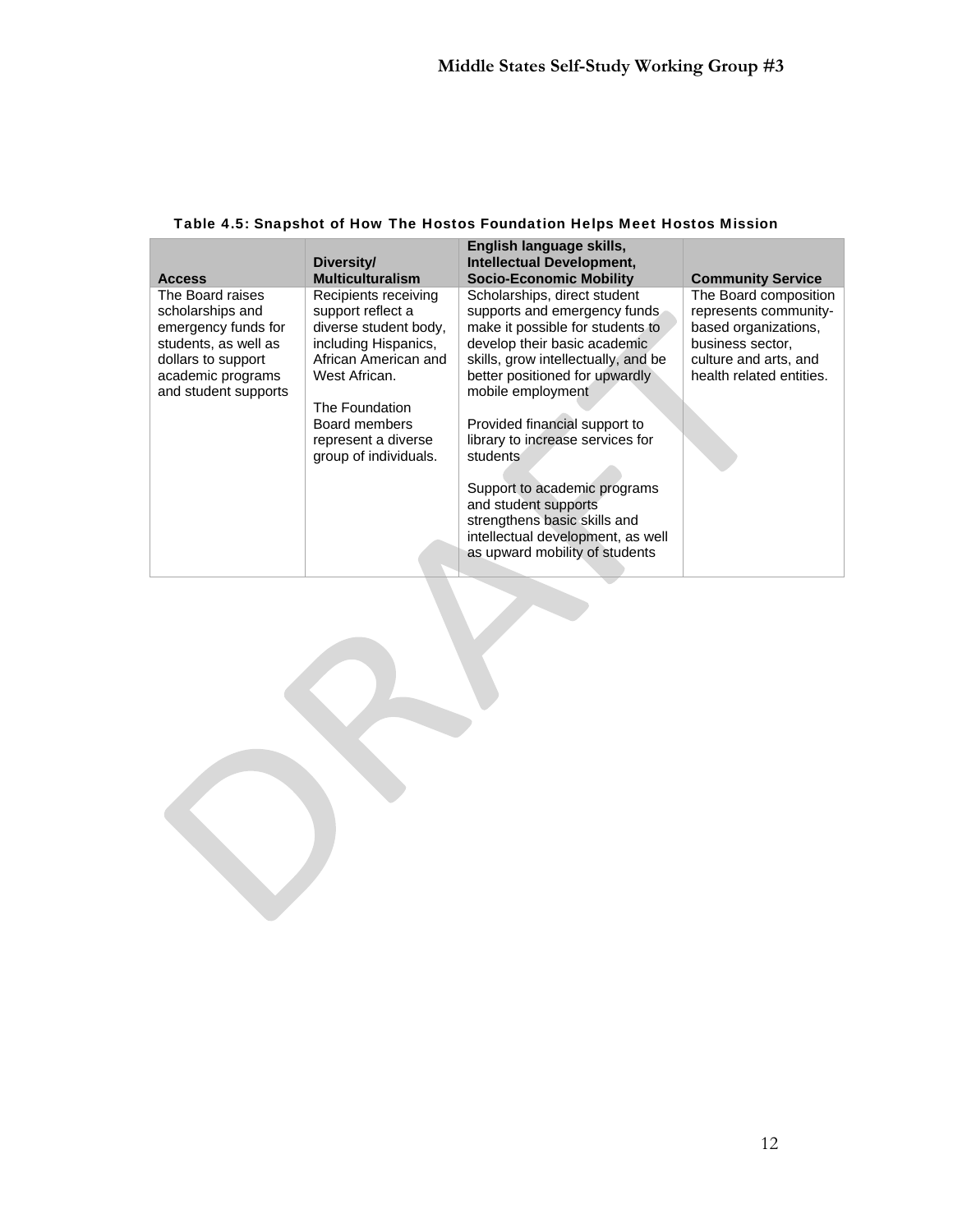# **Question 5: To what extent are the Board and other entities responsible for fundraising effective in raising resources?**

As mandated by the CUNY Compact and as a PMP indicator that is tracked each year, the Hostos Foundation Board, alongside staff within various units across divisions, are charged with raising funds to support both academic and student support services needs.

Working Group #2's response to Standard 3, Question 4 provides more details about scope and level of fundraising by the Foundation Board, the Alumni Relations Department, as well as by staff across divisions via grants, events, and individual donor solicitations.

As mentioned in response to the preceding question (#4), Hostos annually sets targets for fundraising as part of the PMP process. This is CUNY's mechanism for measuring the effectiveness of Hostos' fundraising efforts. As Table 4.6 below shows, since the PMP process was created in 2005, Hostos has most years effectively met or exceeded its annual targets  $(D 3.27)$ .

|                                  | 2005-06   | 2006-07   | 2007-08   | 2008-09   | 2009-10   |
|----------------------------------|-----------|-----------|-----------|-----------|-----------|
| Targets                          |           | \$623,934 | \$920,651 | \$853,450 | \$855,811 |
| <b>Actuals</b><br><b>Actuals</b> | \$413,825 | \$623,935 | \$920,651 | \$760,925 | 887,206   |

| Table 4.6: Hostos PMP Targets and Actuals for Alumni-Corporate Fundraising |  |  |
|----------------------------------------------------------------------------|--|--|
|                                                                            |  |  |
|                                                                            |  |  |
|                                                                            |  |  |

Source: CUNY OIRA, University PMP 2010-11 Year-End Report;

As part of the new strategic plan, the college has also set a five-year fundraising outcome and a number of key fundraising-related performance indicators that focus on doubling the donor base, diversifying funding sources, and better aligning fundraising with the programmatic needs of the college (D 3.28). Performance on this strategic planning outcome and performance indicators will be reported out to the college community each year. In addition, as mentioned in response to the preceding question (#4), Hostos' new Division of Institutional Advancement (created in 2006) is currently in the process of designing a multiyear fundraising plan to increase donors and dollars across categories (individual donors, foundations, corporate, government) – working closely with the Alumni Office and the Hostos Foundation Board. This plan will set even more detailed fundraising targets against which those responsible for fundraising on at Hostos will measure their fundraising effectiveness.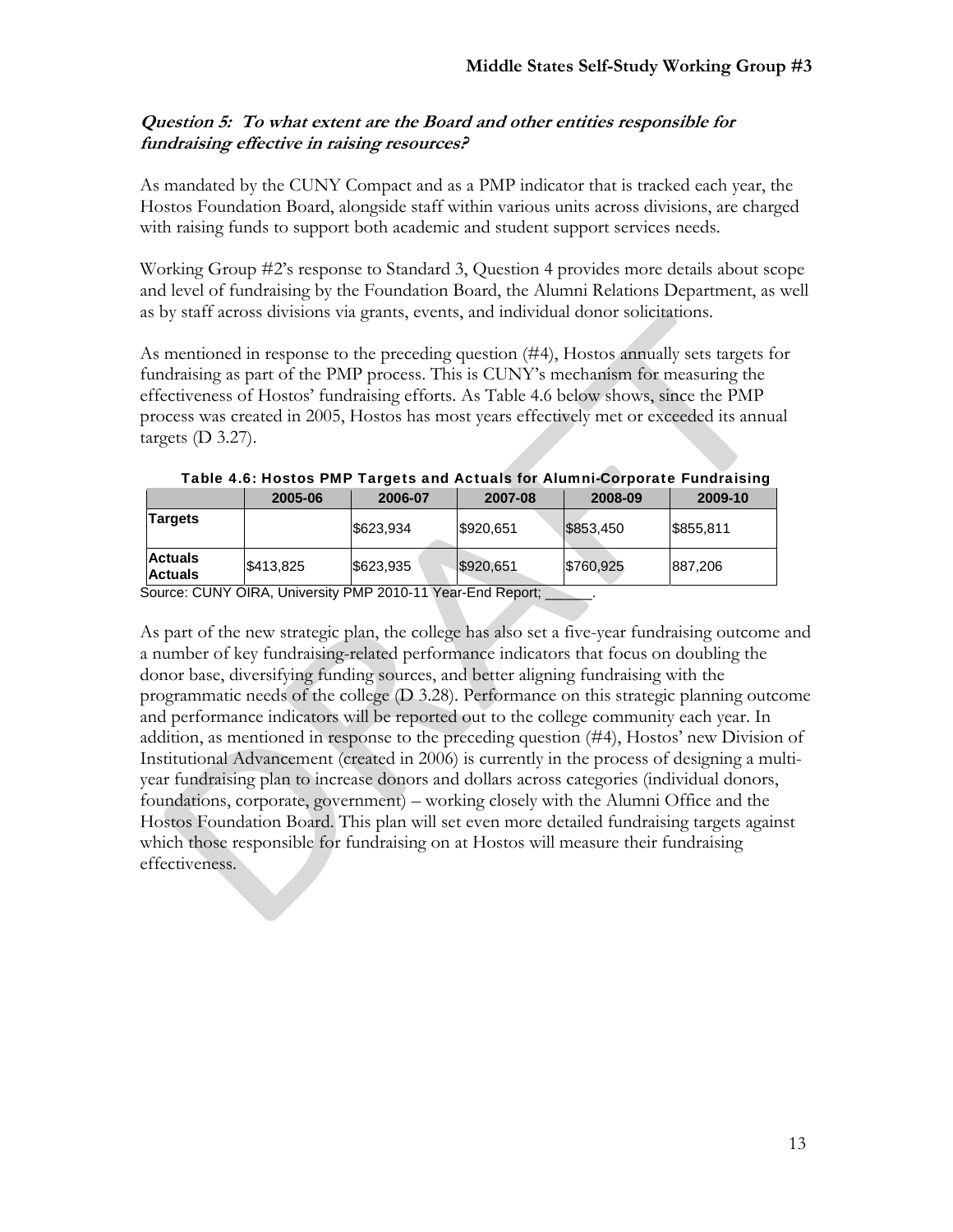# **Question 6: What has been the impact of Hostos' governance systems changes over the past five years? What areas still require improvement?**

The most significant effort at governance systems change has been the process of revising the Charter of Governance. The last six years has seen very slow progress. The Senate first approved draft 10 of the Charter in February 2004 (D \*). The President's Office and CUNY Legal Affairs then reviewed and revised Draft 10 and recommended changes to conform to "open meetings law requirements." These recommendations have yet to be fully approved by Senate. Lack of consensus and lack of participation (which creates the inability to call a quorum) are some the main causes of this gridlock (D 3.29). See Appendix 4.2, which tracks incremental revisions of drafts.

Technological advances, and particularly, the Senate's adoption of new technology, should also improve the speed of governance changes and decisions. For example, a new electronic voting system, which is intended to increase participation, is currently being tested.

In more recent developments, there has been a move towards increased collaboration across divisions, which is a significant change in Hostos' organizational culture. In the past two years the college has held joint retreats for selected faculty and staff leaders in the Office of Academic Affairs (OAA) and Student Development and Enrollment Management (SDEM). Additionally, inter-divisional committees, like the Information Learning Commons (ILC), bring together heads of units that might not otherwise meet. Membership on other college committees also shows an increase in inter-divisional representation.

Overall, with the exception of some governance systems issues with the Senate, the institutional governance structures, including Senate committees, function well and continue to improve.

# **Relationship to Other Standards**

The issues of leadership and governance interconnect with much of the analysis across other standards. However, joint analysis was conducted for Hostos' Standard 4, Question 5, with the following other working group standard and question, since both examine fundraising issues at the college.

| Working |                             |             |
|---------|-----------------------------|-------------|
| Group   | Standard                    | Question(s) |
|         | 3 – Institutional Resources |             |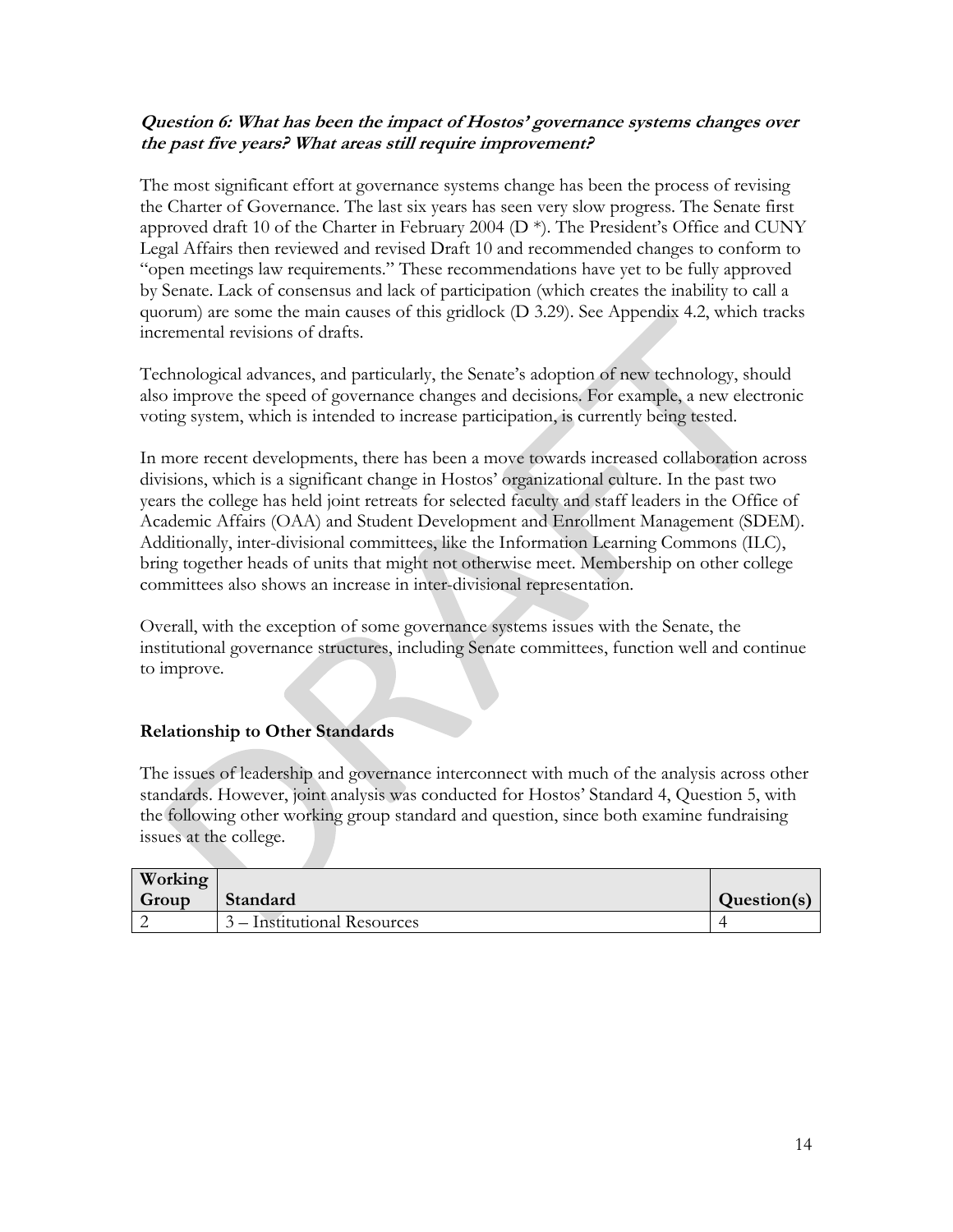## **Recommendations**

- 1. Explore the possibility for creating a Faculty Council that would deal with faculty issues, especially curricular items.
- 2. Adopt the revised Hostos Charter of Governance.
- 3. Promote more effective functioning of the Senate. For example:
	- Provide annual orientation to new Senate members.
	- More strongly enforce existing rules surrounding attendance and remove members who consistently do not attend meetings.
	- Strongly consider having alternate faculty, student and staff members to ensure quorum.
	- Implement the new Senate voting technology as soon as possible.
	- Enforce procedural rules of the Senate that gets business done in a more timely manner (e.g., Robert's Rules).
- 4. Identify new ways to address the community service aspect of our mission in Hostos' various governance bodies. For example, ways for students, faculty, and staff to strengthen their service to the community.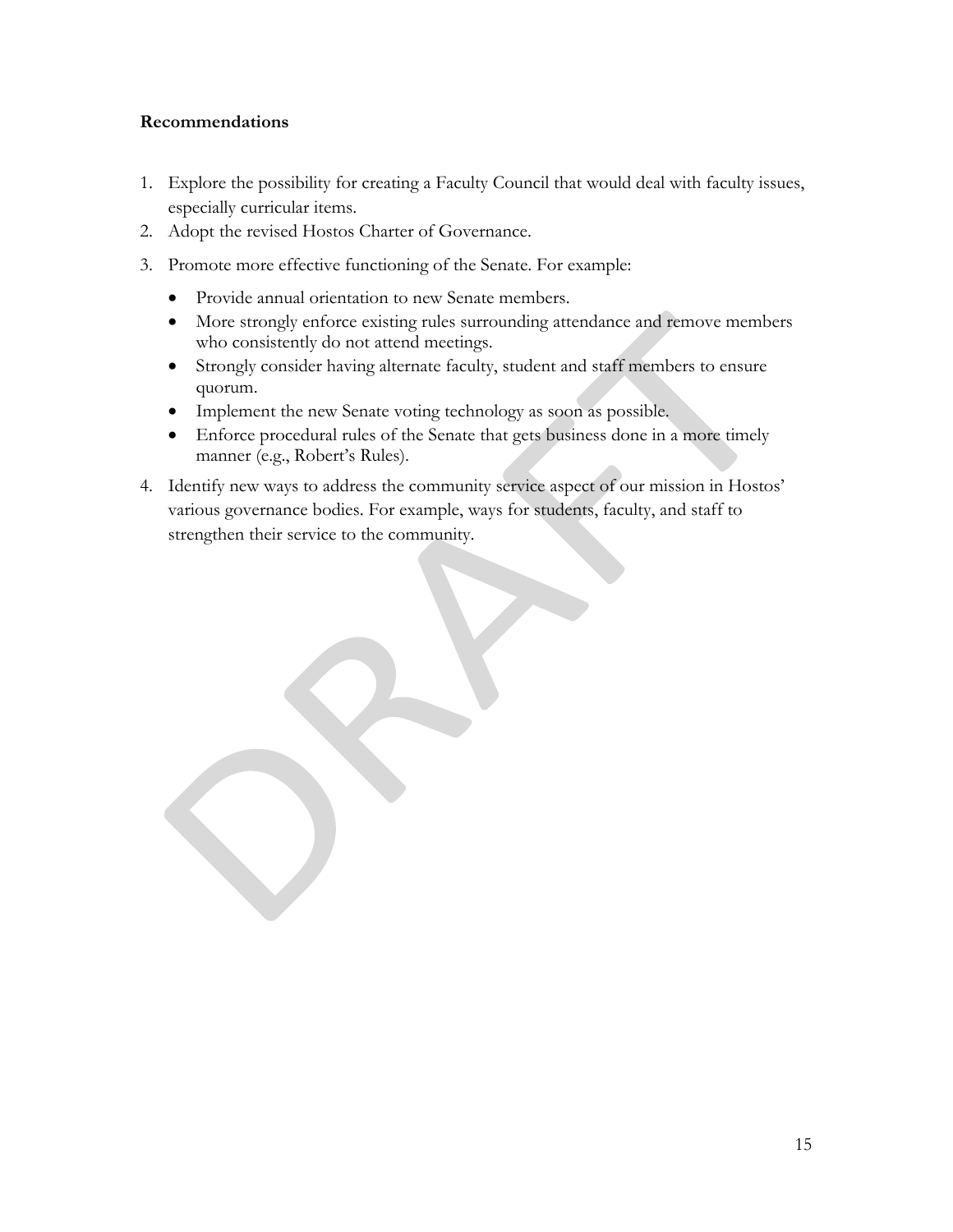#### **Standard 5: Administration**

*The institution's administrative structure and services facilitate learning and research/scholarship, foster quality improvement, and support the institution's organization and governance.* 

## **Summary of Findings and Conclusions**

Evidence exists on multiple fronts that Hostos has effective administrative structures that facilitate student learning, foster faculty/staff development, and support ongoing quality improvement at the college. Of note:

- Through the CUNY Performance Management Process (PMP), Hostos annually assesses administrative effectiveness on those issues that are of importance and concern to CUNY (D 3.33).
- Some divisions, notably Administration and Finance, collect regular detailed data on administrative effectiveness and use those data to inform the development of future operational plans (D 3.34).
- Within divisions, many administrative structures that support student learning and faculty development utilize CUNY-administered satisfaction assessments, with some offices conducting periodic impact assessments that help them make adjustments to services as necessary and appropriate (D 3.35).
- Hostos has a number of communication mechanisms in place to ensure productive cross-divisional and interdepartmental communication. Many of these exist in the form of committees and regularly scheduled meetings that help administrative services run more smoothly (D 3.36).

In some instances, decisions affecting the college's capacity to facilitate learning and research/scholarship, and foster quality improvement are made by CUNY. For example, CUNY Central determines when new lines can be allocated for faculty hiring at all its constituent colleges. However, despite recent hiring freezes (just lifted in fall 2011), Hostos has been able to maintain staffing levels that meet the needs and requirements of the college, including the changing student body (D 3.37).

Overall, Hostos meets the fundamental elements of Standard 5. Evidence of these findings and conclusions is presented in the following report.

## **Working Group 3 – Standard #5 Report**

## **Question 1: How well does the college assess and measure administrative effectiveness within each division?**

Hostos' administrative structure across and within divisions is as outlined in the organizational chart provided in Appendix 5.1.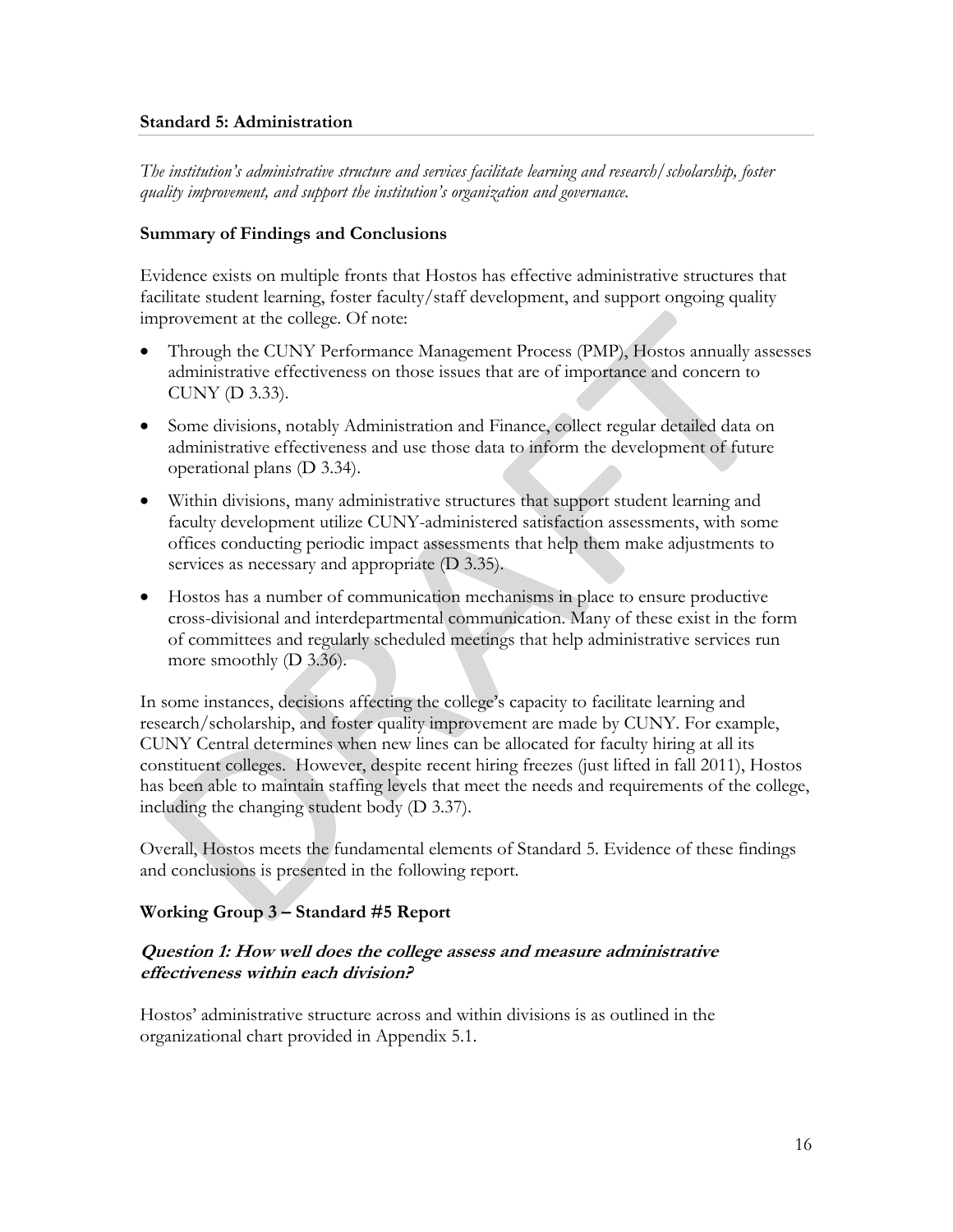The CUNY-Wide PMP, which aligns goals and outcomes between all the CUNY campuses, is the tool used at the executive level for assessing administrative effectiveness (D 3.38). See Appendix 5.2 for a copy of the 2010-11 Hostos PMP targets.

Within each division, unit heads and managers work with the Vice Presidents of each division, as well as the Office of Institutional Research, to develop assessment plans.

In the last 10 years, outcomes assessment of student learning has taken hold on campus, and we are now increasing our focus on accountability and assessment of administrative offices. Administration and Finance, for example, has worked with Institutional Research to develop a yearly assessment plan for each unit. This plan contains measureable goals that are updated annually and are directly tied to the mission of the division. Additionally, all offices in each division submit annual reports that document their progress and activities over the just completed academic year (D 3.39 - 2010-11 OAA annual report as an example).

The CUNY-Wide Student Experience Survey (SES) assesses student satisfaction with administrative functions on each CUNY campus, among other issues, such as time spent studying, faculty-student interactions, etc. This survey compiles student opinions on a range of administrative services, from academic advising, to library, career and counseling services, to registration, as well as other student services. According to results from the 2010 SES, Hostos students were either 'Very Satisfied" or "Satisfied" with the following administrative services: registration process (69 percent); financial aid services (66 percent); and billing and payment procedures (69 percent). In all three areas, students as Hostos showed higher levels of satisfaction with these services than for the community colleges, as a whole.

While it is not clear exactly how administrative processes have been modified as a result of these surveys, interviews with VPs conducted by members of this working group confirmed that Hostos VPs consider these survey's results in the development of their annual operational plans.

# **Question 2: In what way and for what reasons have staffing patterns and reporting lines been changed in the past five years? How do these changes reflect the changing needs and circumstances of the college?**

*A. Many staffing changes resulted from the CUNY COMPACT and related CCIP program.* 

CUNY has driven Hostos' most substantial changes and increases in faculty lines. As discussed more in detail by Working Group #2 in response to Standard 3, Question 1, in 2003, CUNY created the CUNY Compact and related Community College Investment Program (CCIP). These two initiatives allocated revenues to the six community colleges to make substantial improvements and additions to their faculties. CCIP was directed exclusively toward the academic core of these institutions and led to the addition of 17 faculty at Hostos between 2003 and 2010 (D 3.41). (D-Appendix 3.1 in WG 2)

# *B. Evolving student needs have changed Hostos' staffing patterns.*

OAA and SDEM have added new lines and offices over the last 5 years to address the need for more one-on-one services for student and their families to increase retention. These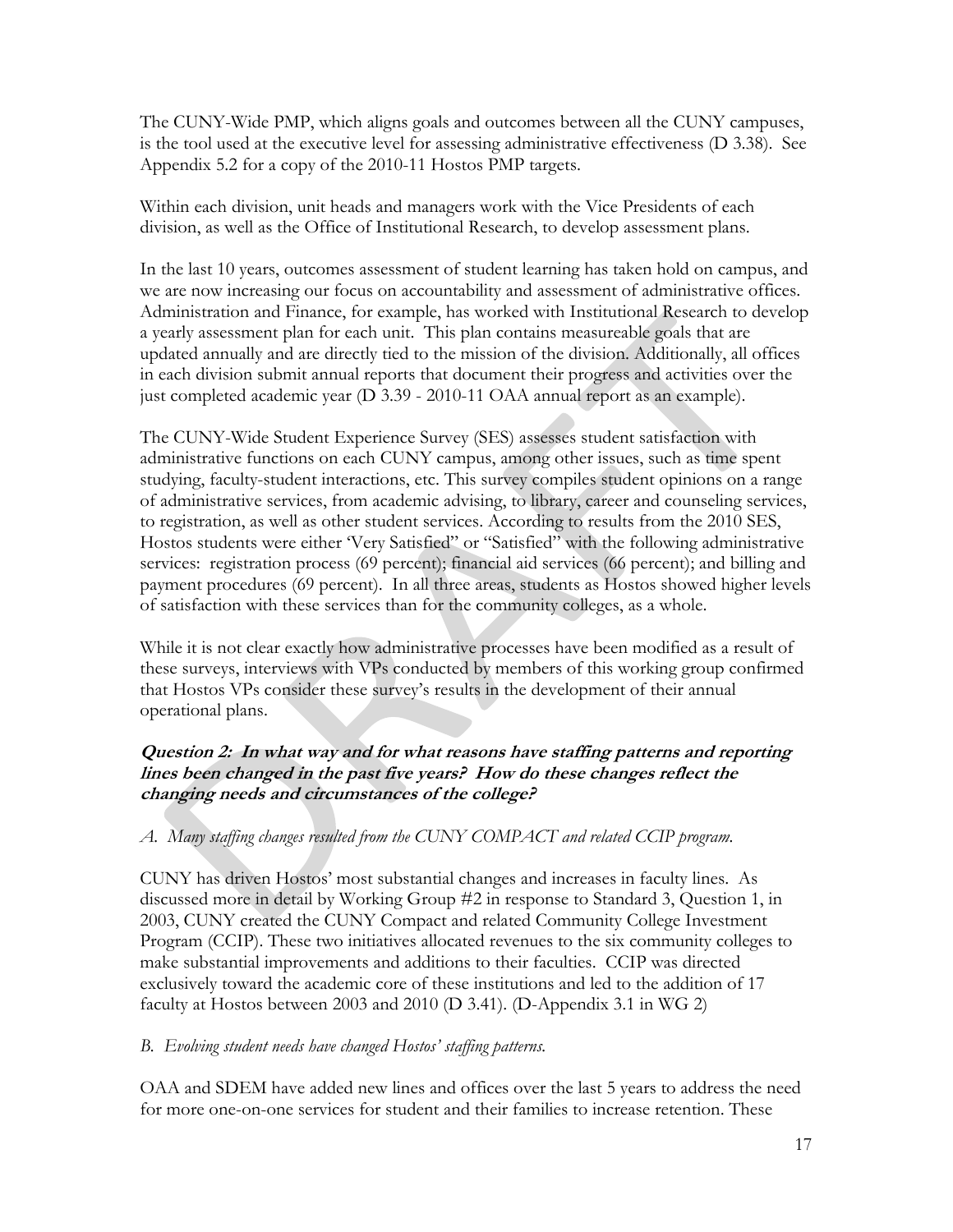include Single Stop, The STARS Center, Academic Achievement and Transfer Office (D 3.42).

Hostos has in place an Affirmative Action plan to ensure diversity and inclusiveness in the hiring process. (D – affirmative action plan) To some extent, the diversity of Hostos' faculty and staff reflect the diversity of the student body. The percentage of female faculty members hired during the past five years has remained proportional to the percentage of female of students enrolled at the college. While the racial/ethnic composition of faculty and staff at the college has changed over time, Hostos remains one of the most diverse community college campuses in CUNY.

# **Question 3: How effectively do current administrative structures facilitate learning for a diverse, non-traditional student body? How effectively do they foster the professional development of staff and faculty?**

*A. A number of administrative structures are in place that facilitate student learning for a non-traditional student body and foster professional development of faculty and staff.* 

As Table 5.1 on the following page shows, across divisions, Hostos has many administrative structures and services that support student learning and faculty/staff development. Various administrative structures and services facilitate student learning in a number of ways, from helping students understand which courses they need for graduation, to offering students access to learning opportunities that help them succeed in college and the world beyond. Various administrative structures foster faculty and staff professional development by helping faculty and staff maintain cutting edge pedagogical practice (e.g., incorporating new technologies into their classrooms), as well as support research and scholarship in their areas of interest (e.g., provide assistance accessing and writing grants). All of these structures and services enrich the environment at Hostos and contribute to effective teaching and learning.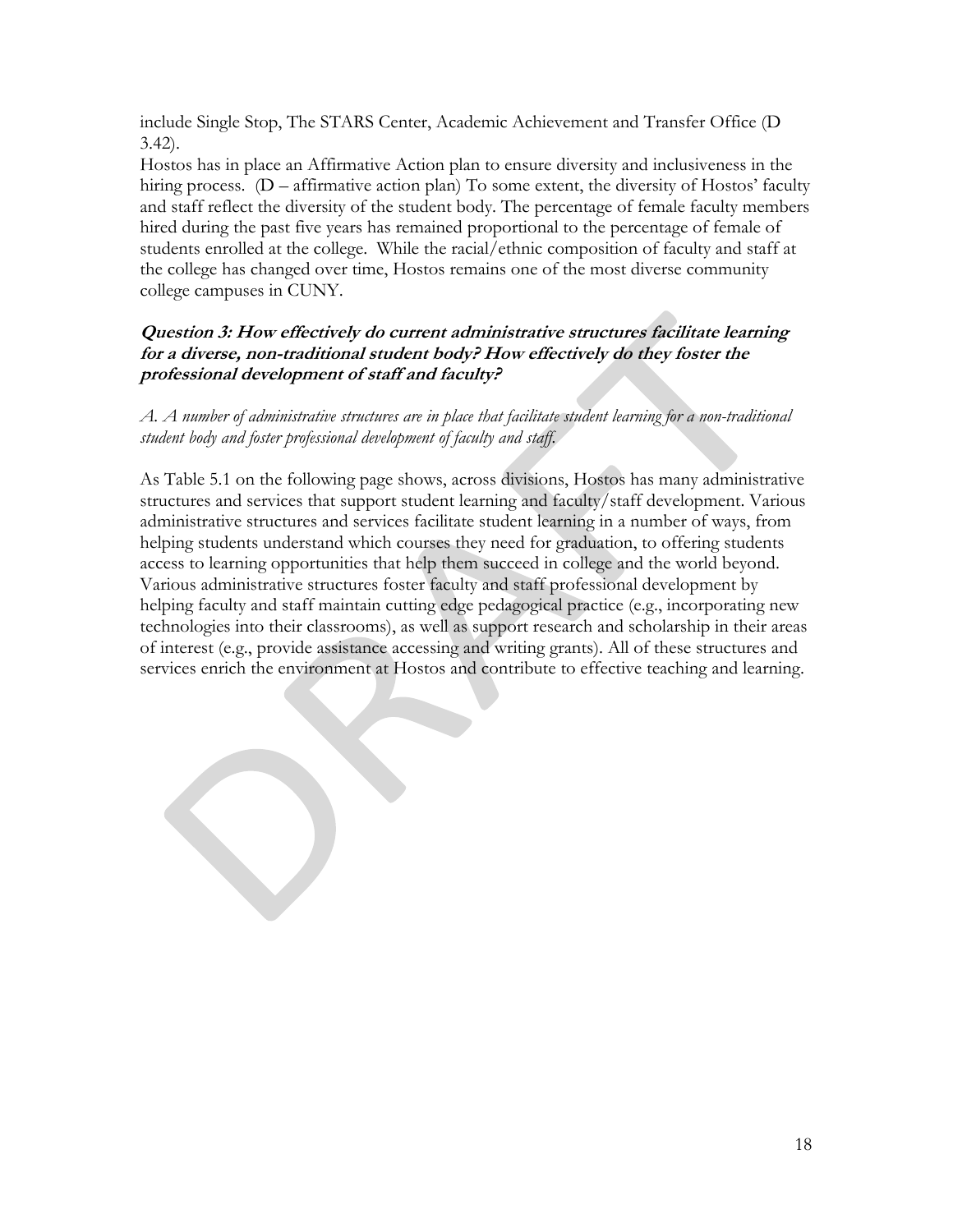| <b>Division</b>                                                     | Student Learning and Stari/Faculty Professional Development<br><b>Structures/Services that Facilitate Student</b><br>Learning                                                                                                                                                                                        | <b>Structures/Services that Foster</b><br><b>Staff/Faculty</b><br><b>Professional Development</b>                                                                                                                               |
|---------------------------------------------------------------------|----------------------------------------------------------------------------------------------------------------------------------------------------------------------------------------------------------------------------------------------------------------------------------------------------------------------|---------------------------------------------------------------------------------------------------------------------------------------------------------------------------------------------------------------------------------|
| OAA (D 3.46)                                                        | -Academic Advisement<br>-Hostos Academic Learning Center (HALC)<br>-Library<br>-Office of Educational Tech<br>-Academic Computing Center<br>-Accelerated Student in Associate Program (ASAP)<br>-College Now<br>-Hostos Success Academy<br>-Freshmen Blocks<br>-Freshmen Academy<br>-Honors Program<br>-Study Abroad | -Center for Teaching & Learning -<br>faculty development workshops and<br>retreats<br>-Office of Educational Tech<br>-Research/scholarship grants assistance<br>-OAA Faculty Fellow Program<br>-Expert speaker presentations    |
| <b>Student Development</b><br>and Enrollment<br>Management (D 3.47) | -Counseling<br>-Financial Aid<br>-Career Services<br>-Leadership Academy<br>-Transfer Office<br>-Disabilities Office                                                                                                                                                                                                 | -Staff professional development<br>workshops and retreats<br>-Expert speaker presentations<br>-Access to studentvoice.com (provides<br>coaching and tools to increase faculty<br>and staff student development<br>effectiveness |
| Administration and<br>Finance $(D 3.48)$                            | -Information Technology                                                                                                                                                                                                                                                                                              | -Staff professional development<br>workshops and retreats<br>-Expert speaker presentations                                                                                                                                      |
| Institutional<br>Advancement (D 3.49)                               | -Scholarships<br>-Alumni Relations                                                                                                                                                                                                                                                                                   | Research/scholarship grants assistance                                                                                                                                                                                          |
| Workforce<br>Development                                            |                                                                                                                                                                                                                                                                                                                      | -Staff professional development<br>workshops and retreats                                                                                                                                                                       |

## Table 5.1: Snapshot of Administrative Structures/Services and their Impact on Student Learning and Staff/Faculty Professional Development

*B. Hostos measures effectiveness using CUNY-administered surveys that assess satisfaction. In some instances, impact assessment is also conducted.* 

The CUNY-administered Student Experience Survey and Faculty Experience Survey (FES) provide information on the extent to which students and faculty are satisfied with a variety of the administrative services at Hostos. For example, according to the 2009 FES (D 3.51):

- 63% of Hostos faculty reported Hostos provides good or excellent support for technology.
- 62% of faculty rated the Center of Teaching and Learning workshops as above average.
- 58% of faculty rated Hostos' assistance in grant writing as above average

In some instances, for example with HALC and many of its college readiness programs, Hostos conducts periodic analyses to assess the degree to which the college is effectively improving the academic skills students need to succeed in college. For example, each year OIR analyzes the CUNY assessment test results from the HALC workshops as compared to the performance of students exiting from remedial courses and other workshops given by the college. In addition, results from surveys conducted by HALC, Academic Computing Center, and the library are posted on line (D 3.53). These results are used by the constituent units/departments to improve their services in the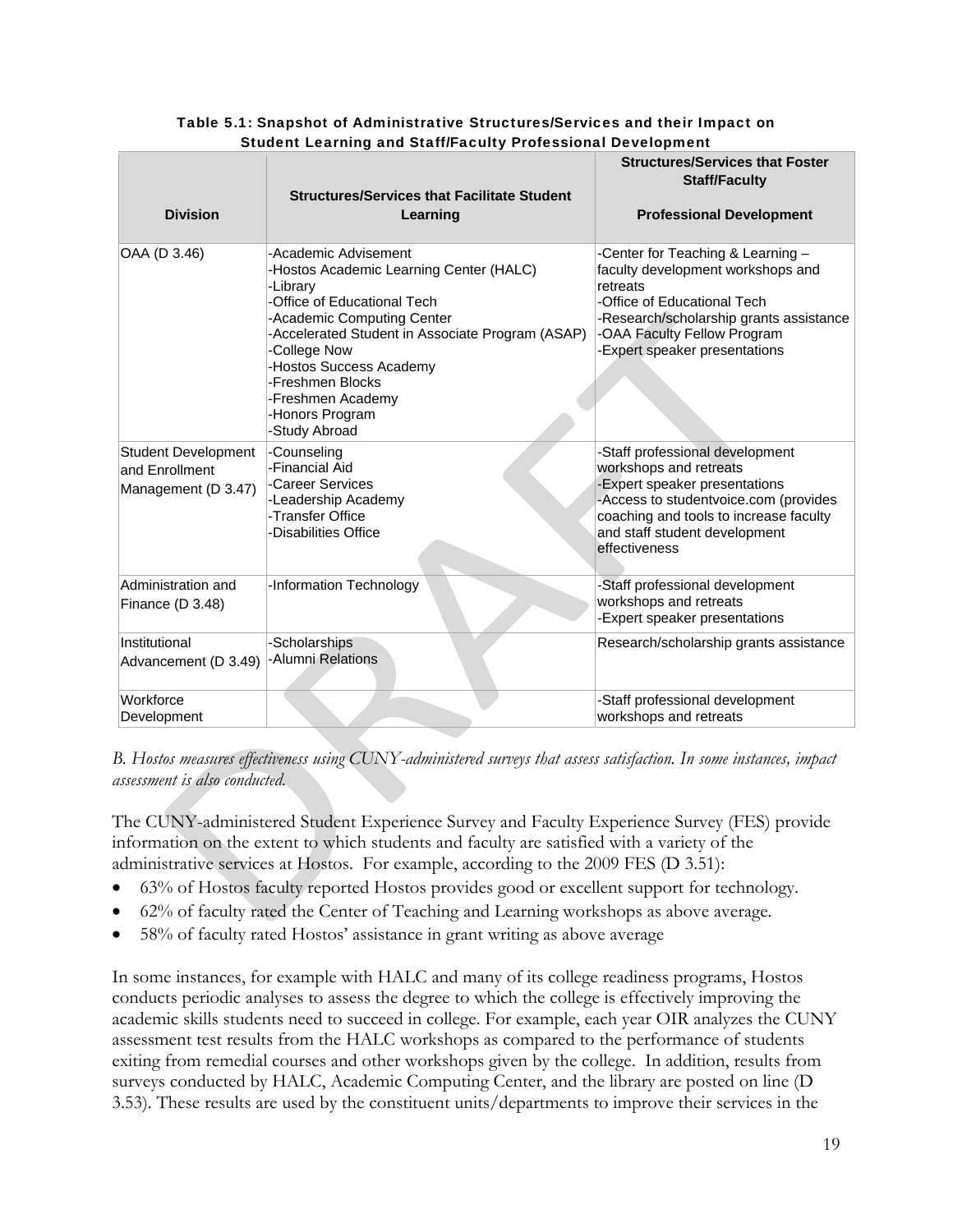succeeding year. See Working Group 4's response to Standard 9, questions 1 and 2 for more information, which provides additional detail about how assessment results are used to improve student support services.

# **Question 4: How effectively does Hostos ensure productive communication across administrative units?**

A number of communication mechanisms exist to support cross-divisional and interdepartmental communication. As is evident from what is presented in Table 5.2 below, Hostos' primary communications methods across administrative units need to be formalized in years to come. This is a major priority in the next strategic plan – systematizing how administrative units communicate to inform decision-making so that feedback loops exist to strengthen programs and services.

|                                   | <b>Communication</b><br><b>Structures</b>                                               | <b>Participants</b>                                                                                                                                               | Participants'<br><b>Function</b>                                                                                           | <b>Frequency of</b><br><b>Meetings</b>                                             | <b>Vehicle for</b><br>communication                                                 |
|-----------------------------------|-----------------------------------------------------------------------------------------|-------------------------------------------------------------------------------------------------------------------------------------------------------------------|----------------------------------------------------------------------------------------------------------------------------|------------------------------------------------------------------------------------|-------------------------------------------------------------------------------------|
| <b>Within</b><br><b>Divisions</b> | Unit meetings<br>within each<br>division (Unit<br>Directors, Chairs<br>and Coordinators | Deans, Directors, and<br>their personnel                                                                                                                          | Provide update and<br>discuss new<br>initiatives, etc.                                                                     | Academic<br>Council and<br>Chairs and<br>Coordinators:<br>3 or 4 times<br>per term | Newsletter and<br>emails                                                            |
| <b>Across</b><br><b>Divisions</b> | Cabinet meetings                                                                        | President<br>Provost, Vice<br>Presidents, Deputy to<br>the President,<br><b>Executive Counsel</b><br>and Labor Designee,<br>and Special Assistant<br>to President | To provide update,<br>discuss new<br>initiatives, report<br>progress and<br>accomplishments                                | Weekly or as<br>called by the<br>President                                         | Report outs from<br>representatives<br>to their divisions<br>at regular<br>meetings |
|                                   | Extended<br>Cabinet meetings                                                            | Same as Cabinet and<br>includes Deans,<br><b>Directors</b>                                                                                                        | Discuss up-dates,<br>and provide reports,<br>training                                                                      | As called by<br>the President,<br>but usually<br>monthly                           | Report outs from<br>representatives<br>at meetings                                  |
|                                   | <b>Stated meeting</b><br>of the faculty                                                 | President, Cabinet<br>and college<br>community                                                                                                                    | Each Division<br>highlights their<br>program initiatives,<br>introduce new hires,<br>provide reports                       | Once a term,<br>as required<br>by the<br>Charter                                   | Report outs from<br>representatives<br>at meetings                                  |
|                                   | Registration<br>Committee                                                               | Key leadership from<br>Academic Affairs,<br>Administration and<br><b>Finance and Student</b><br>Development and<br>Enrollment<br>Management SDEM                  | Review registration<br>processes and<br>college registration<br>calendar                                                   | 2 or 3 times a<br>term in<br>preparation<br>for<br>registration                    | Oral<br>presentations,<br>written materials,<br>calendar of<br>events               |
|                                   | Enrollment<br>Management<br>Cabinet                                                     | Key leadership from<br>OAA, SDEM and<br>Admin & Finance<br>relating to enrollment<br>and admission                                                                | Review enrollment<br>projections, plan for<br>registration, review<br>admissions and<br>financial aid<br>issues/procedures | 1x/month<br>during the<br>academic<br>year                                         | Report outs from<br>representatives<br>at meetings                                  |
|                                   | Information<br>Learning<br>Commons                                                      | Staff dealing with<br>technology issues                                                                                                                           | Technology issues                                                                                                          | 1x/month, or<br>as needed.<br>each term                                            | Meeting minutes                                                                     |

Table 5.2: Snapshot of Intra-and Inter-Department Communication Structures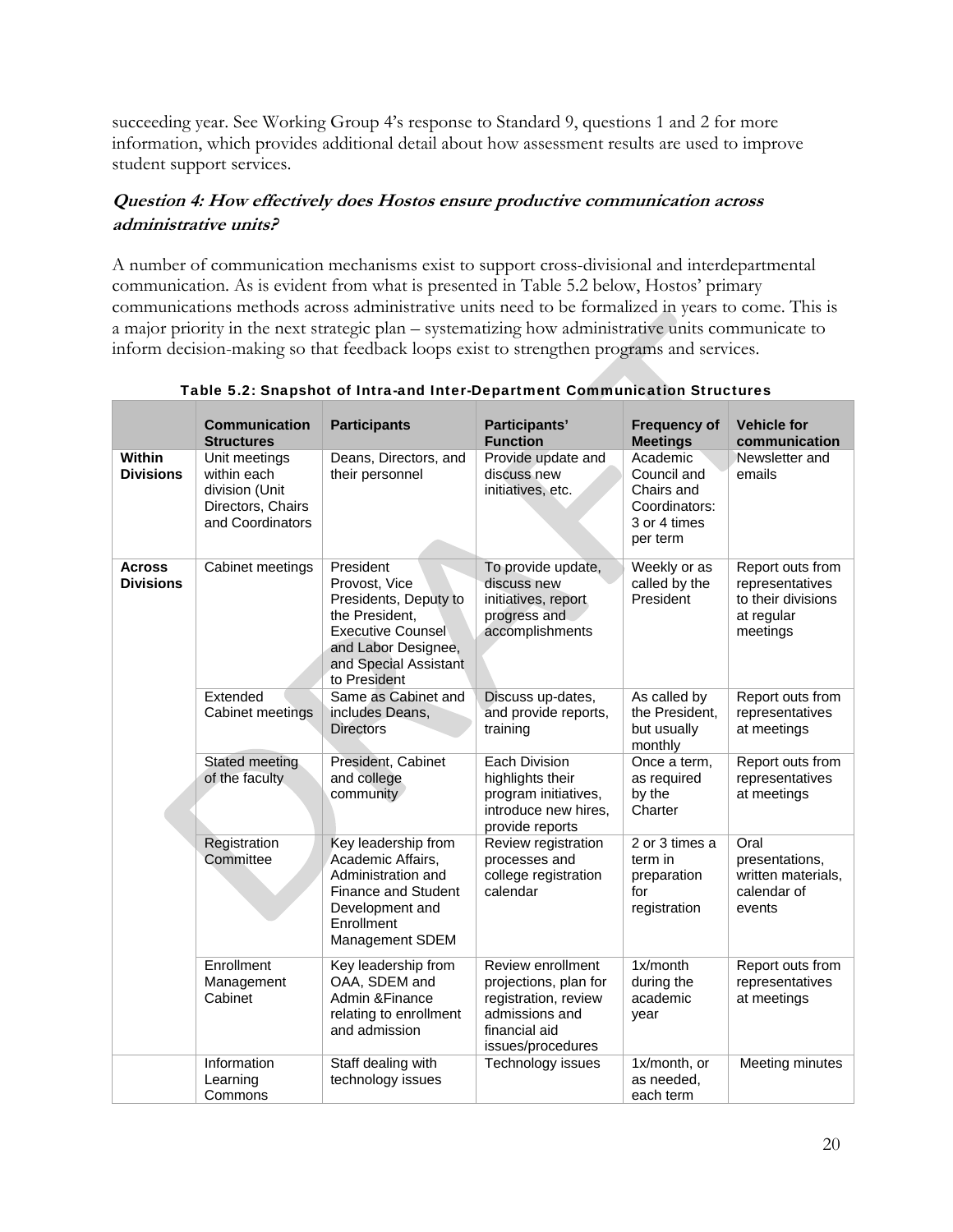# **Relationship to Other Standards**

The issue of effectiveness of Hostos' administrative structure and services cuts across the analysis of other standards. However, the questions here relate most directly to the following other working group standards and questions.

| <b>Working</b> |                              |             |
|----------------|------------------------------|-------------|
| Group          | Standard                     | Question(s) |
|                | 3 – Institutional Resources  |             |
|                | 9 – Student Support Services |             |

## **Recommendations**

- 1. Identify specific indicators that consistently and continuously assess the effectiveness of administrative structures – particularly those that support teaching and learning – within each division. Track progress according to these indicators as part of annual divisional operational planning.
- 2. Systematize how administrative units communicate to inform decision-making so that feedback loops exist to strengthen programs and services.
- 3. All procedures, timelines, and leadership structures should be well defined and well documented. Details, such as committee members and chairpersons, should be available.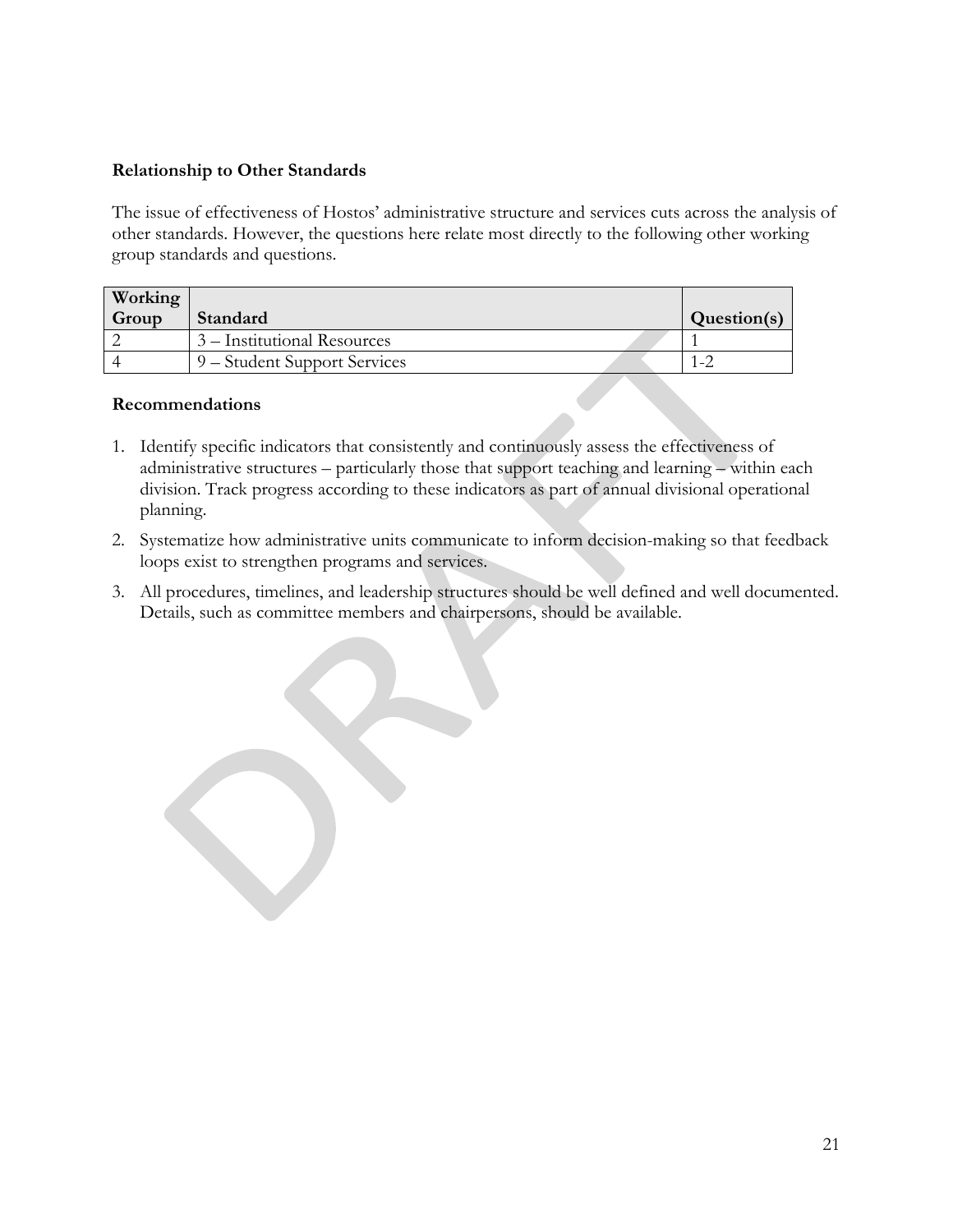**Appendix 4.1: CUNY memo to Presidents and CAOs re: CUNY Central Information for Middle States and other self-study reports, 9/26/11** 

22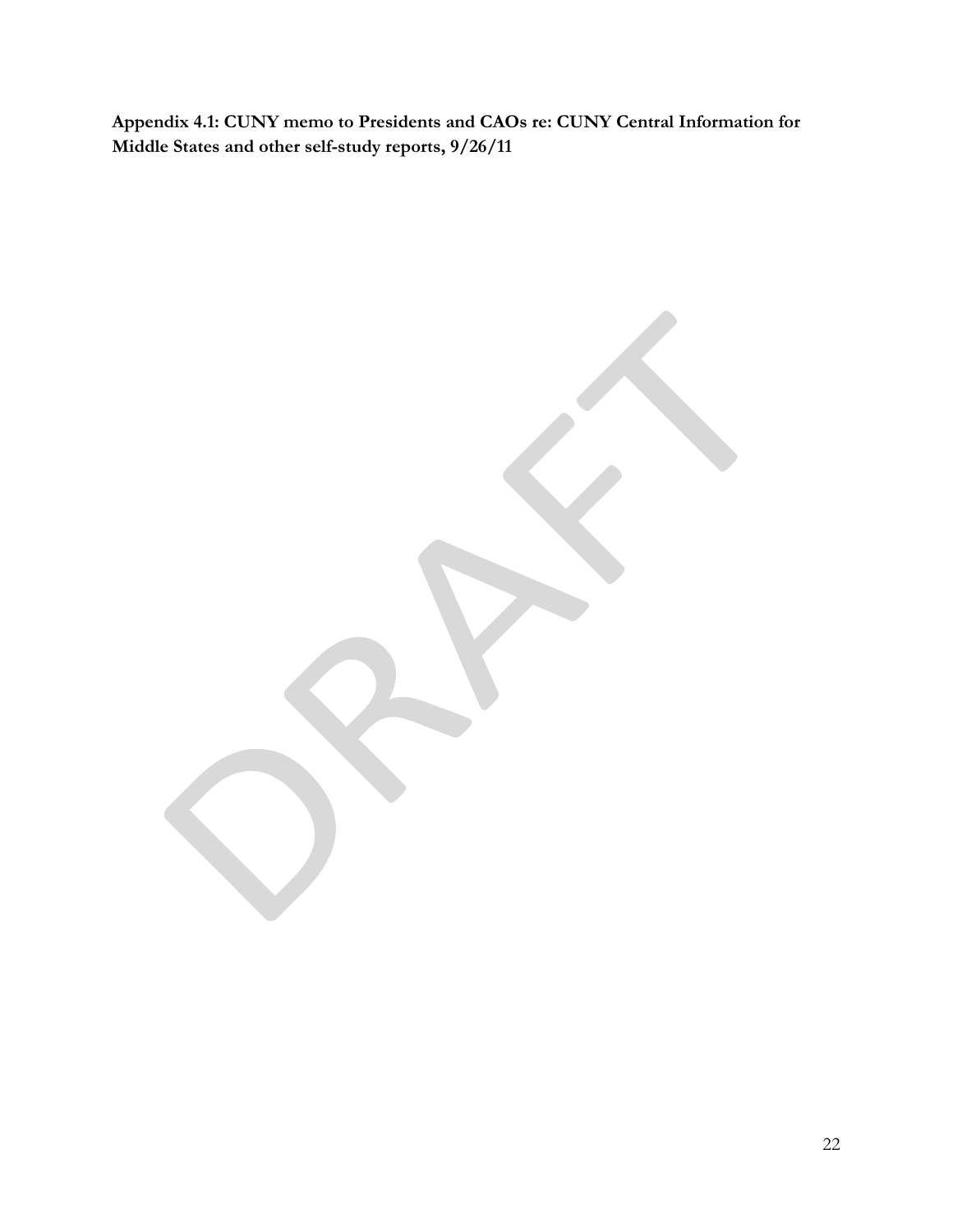**Appendix 4.2: Revisions of Charter of Governance drafts, \_\_\_ to \_\_\_** 

23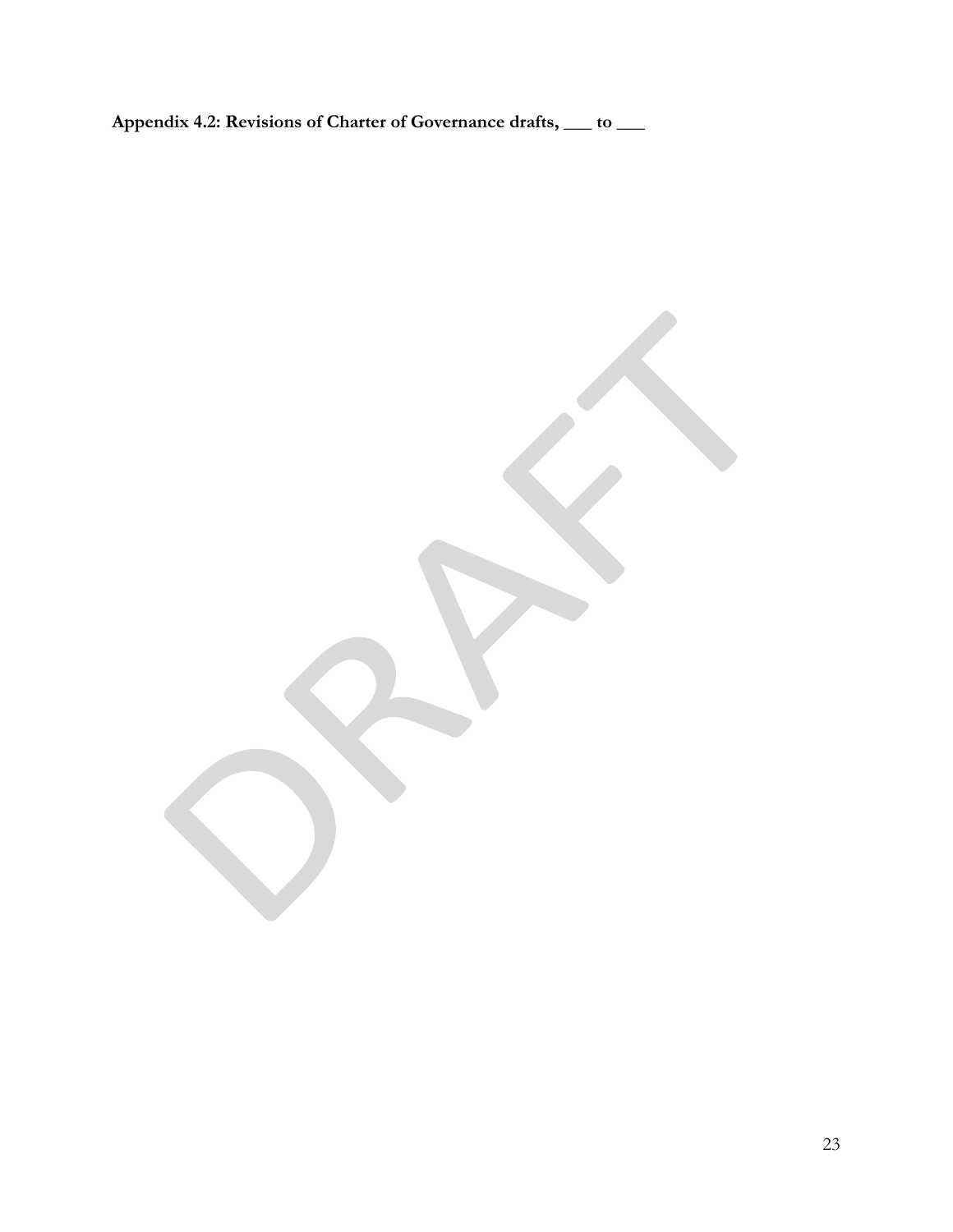**Appendix 5.1: Hostos Organizational Chart**